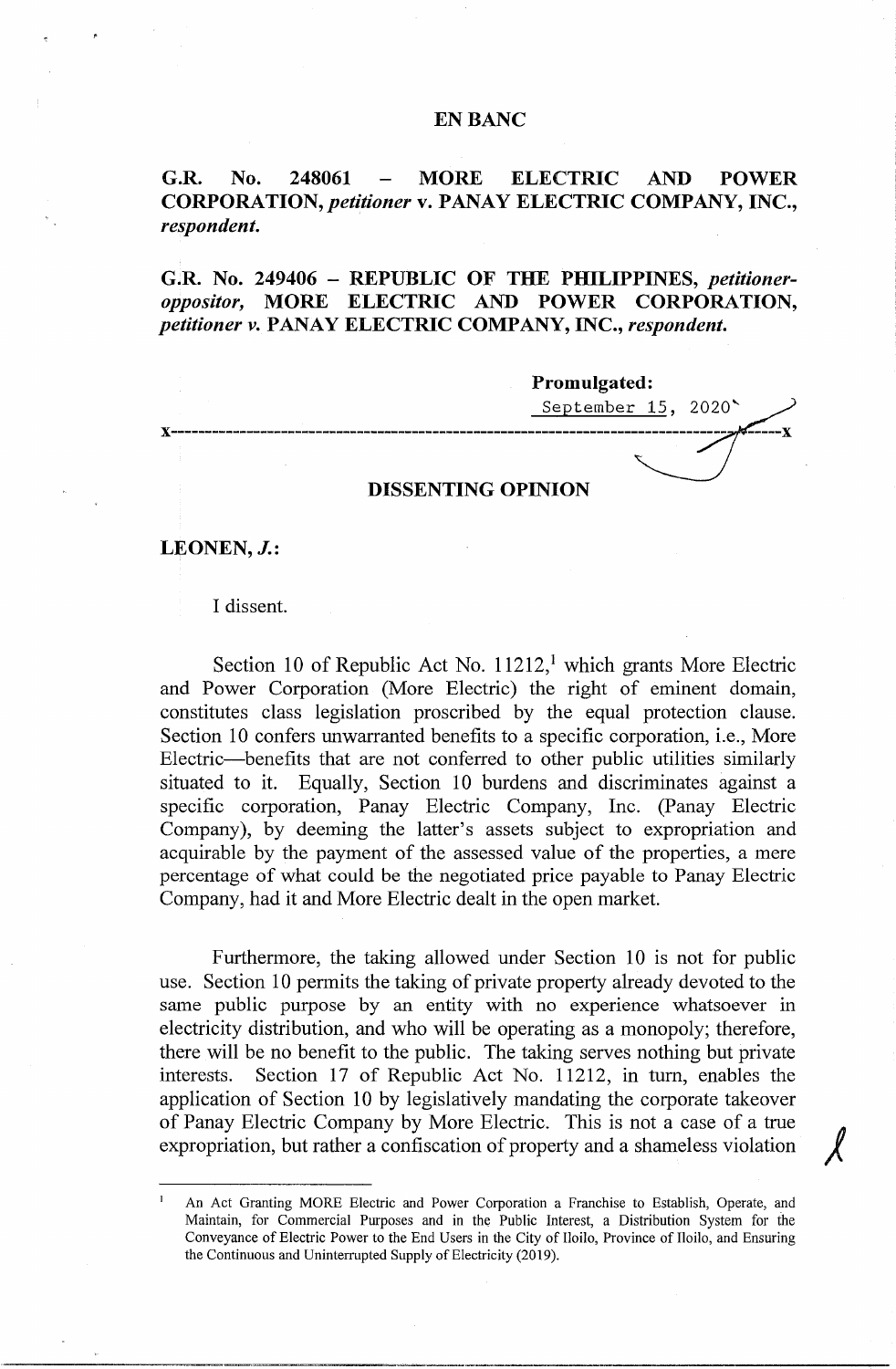*!* 

of Article III, Sections 1 and 9 of the Constitution. Sections 10 and 17 of Republic Act No. 11212 must be struck down.

# I

The Constitution in Article III, Section 1 provides that "[n]o person shall be deprived of life, liberty, or property without due process of law, nor shall any person be denied the equal protection of the laws." The equal protection clause mandates that "all persons under similar circumstances ... must be treated in the same manner ... both in the privileges conferred and the liabilities imposed."<sup>2</sup> Consequently, class legislation, or a law that discriminates against some, but favors others, is prohibited.<sup>3</sup>

The prohibition on class legislation does not mean that valid classifications cannot be created by law. However, to be valid, the classification must-at the very least-conform to the traditional standard of reasonableness. A reasonable classification is that which is: (1) "based on substantial distinctions;" (2) "germane to the purposes of the law;" (3) "[applies] equally to all the members of the class[;]" and (4) not "limited to existing conditions only[.]"<sup>4</sup>

The rational basis test—that a statute must reasonably relate to the purpose of the law-is said to be the least intensive of the three (3) levels of tests developed to decide equal protection cases. The rational basis test is applied if the case does not involve a classification historically characterized as suspect, such as race or nationality, or a fundamental right protected by the Constitution. 5

If an equal protection case involves quasi-suspect classifications, such as sex or illegitimacy, the intermediate scrutiny test or the middle-tier judicial scrutiny is applied. To be a valid classification under the immediate scrutiny test, the classification "must serve important governmental objectives and must be substantially related to [the] achievement of those . objectives."<sup>6</sup>

The most intensive of these levels of scrutiny is the strict scrutiny test, applied when the case involves a suspect classification, such as race or nationality, or a fundamental right protected by the Constitution.<sup>7</sup> It requires

<sup>&</sup>lt;sup>2</sup> Lopez, Jr. v. Commission on Elections, 221 Phil. 321, 331 (1985) [Per J. Fernando, En Banc].<br><sup>3</sup> People v. Chan, 65 Phil. 611, 613 (1938) [Per J. Concepcion, First Division].<br><sup>4</sup> Association of Small Landowners in the

<sup>777, 808 (1989) [</sup>Per J. Cruz, En Banc].

<sup>5</sup>*British American Tobacco v. Camacho,* 584 Phil. 489, 524-525 (2008) [Per J. Ynares-Santiago, En Banc].

<sup>6</sup>*Central Bank (now Bangko Sentral ng Pilipinas) Employees Association, Inc. v. Bangko Sentral ng Pilipinas,* 487 Phil. 531,586 (2004) [Per J. Puno, En Banc]. 7 Id.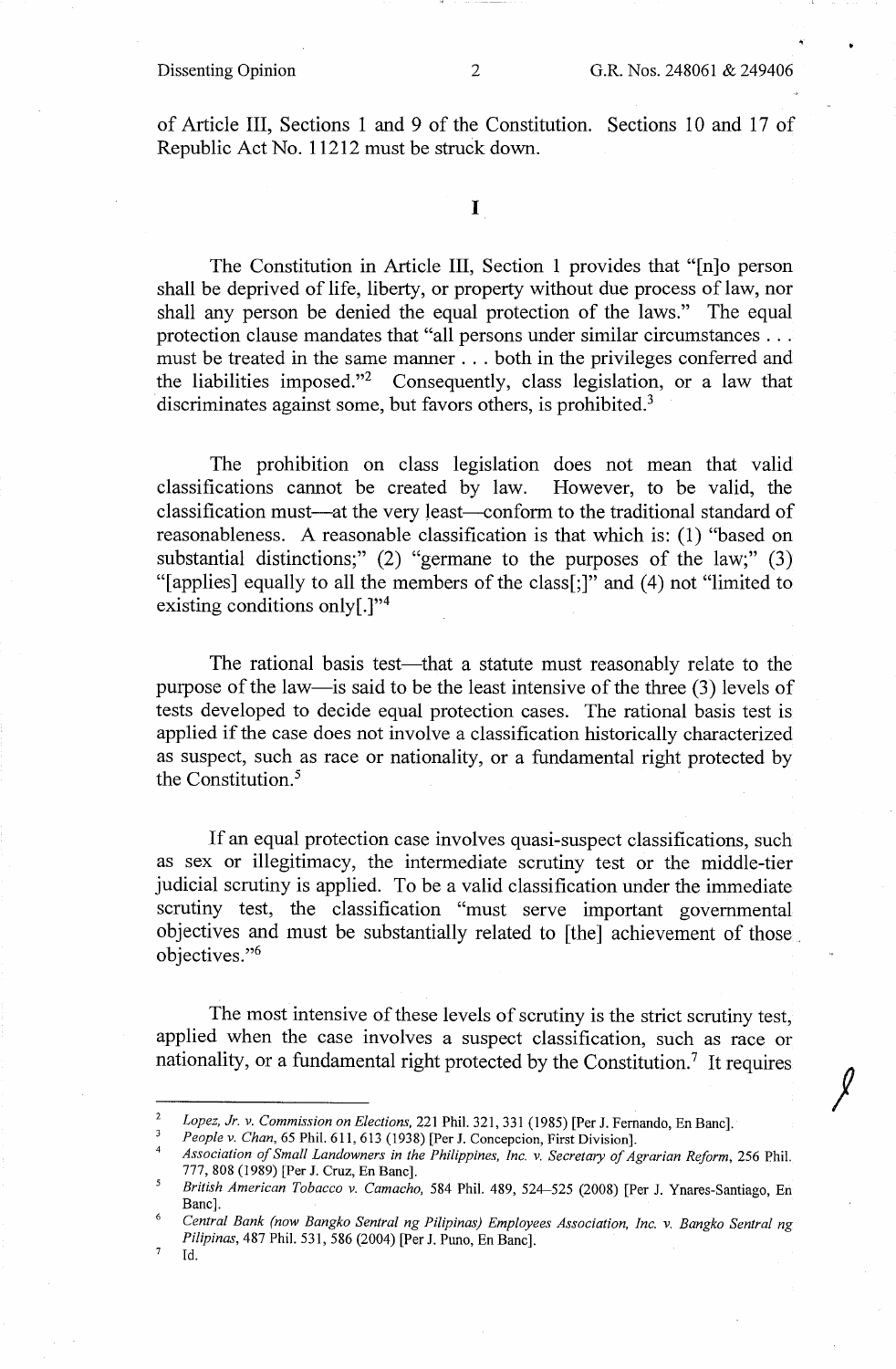*I* 

that the classification "serve a compelling state interest and is necessary to achieve such interest."<sup>8</sup>

Determining the right involved in this case determines what level of scrutiny this Court should apply. Here, the challenged provision is Section 10 of Republic Act No. 11212, which delegates to More Electric Power Corporation the right of eminent domain. Eminent domain, or the State's inherent power to forcibly acquire private property for public use upon payment of just compensation,<sup>9</sup> necessarily involves the right to property. In tum, the right to property is a fundamental right protected by the Constitution, specifically under Article III, Section 1, and Article III, Section 9, among others. Therefore, We must apply the strict scrutiny, or the compelling state interest test, in resolving the present case.

# Section 10 of Republic Act No. 11212, particularly states:

SECTION 10. *Right of Eminent Domain*. — Subject to the limitations and procedures prescribed by law, the grantee is authorized to exercise the power of eminent domain insofar as it may be reasonably necessary for the efficient establishment, improvement, upgrading, rehabilitation, maintenance and operation of its services. The grantee is authorized to install and maintain its poles wires, and other facilities over, under, and across public property, including streets, highways, parks, and other similar property of the Government of the Philippines, its branches, or any of its instrumentalities. The grantee may acquire such private property as is actually necessary for the realization of the purposes for which this franchise is granted, including, but not limited to poles, wires, cables, transformers, switching equipment and stations, buildings, infrastructure, machineries and equipment previously, currently or actually used, or intended to be used, or have been abandoned, unused or underutilized, or which obstructs its facilities, for the operation of a distribution system for the conveyance of electric power to end users in its franchise area: *Provided,* That proper expropriation proceedings shall have been instituted and just compensation paid:

*Provided, further,* That upon the filing of the petition for expropriation, or at any time thereafter, and after due notice to the owner of the property to be expropriated and the deposit in a bank located in the franchise area of the full amount of the assessed value of the property or properties, the grantee shall be entitled to immediate possession, operation, control, use and disposition of the properties sought to be expropriated, including the power of demolition, if necessary, notwithstanding the pendency of other issues before the court, including the final determination of the amount of just compensation to be paid. The court may appoint a representative from the ERC as a trial commissioner in determining the amount of just compensation. The court may consider the tax declarations, current audited financial statements, and rate-setting

*See J. Leonardo-De Castro's Concurring Opinion in <i>Garcia v. Judge Drilon, et al.*, 712 Phil. 44, 124 (2013), *citing Central Bank (now Bangko Sentral ng Pilipinas) Employees Association, Inc. v. Bangko Sentral ng Pilipinas,* 487 Phil. 531, 583-584 (2004).

*Association of Small Landowners in the Philippines, Inc. v. Secretary of Agrarian Reform,* 256 Phil. 777, 809 (1989) [Per J. Cruz, En Banc].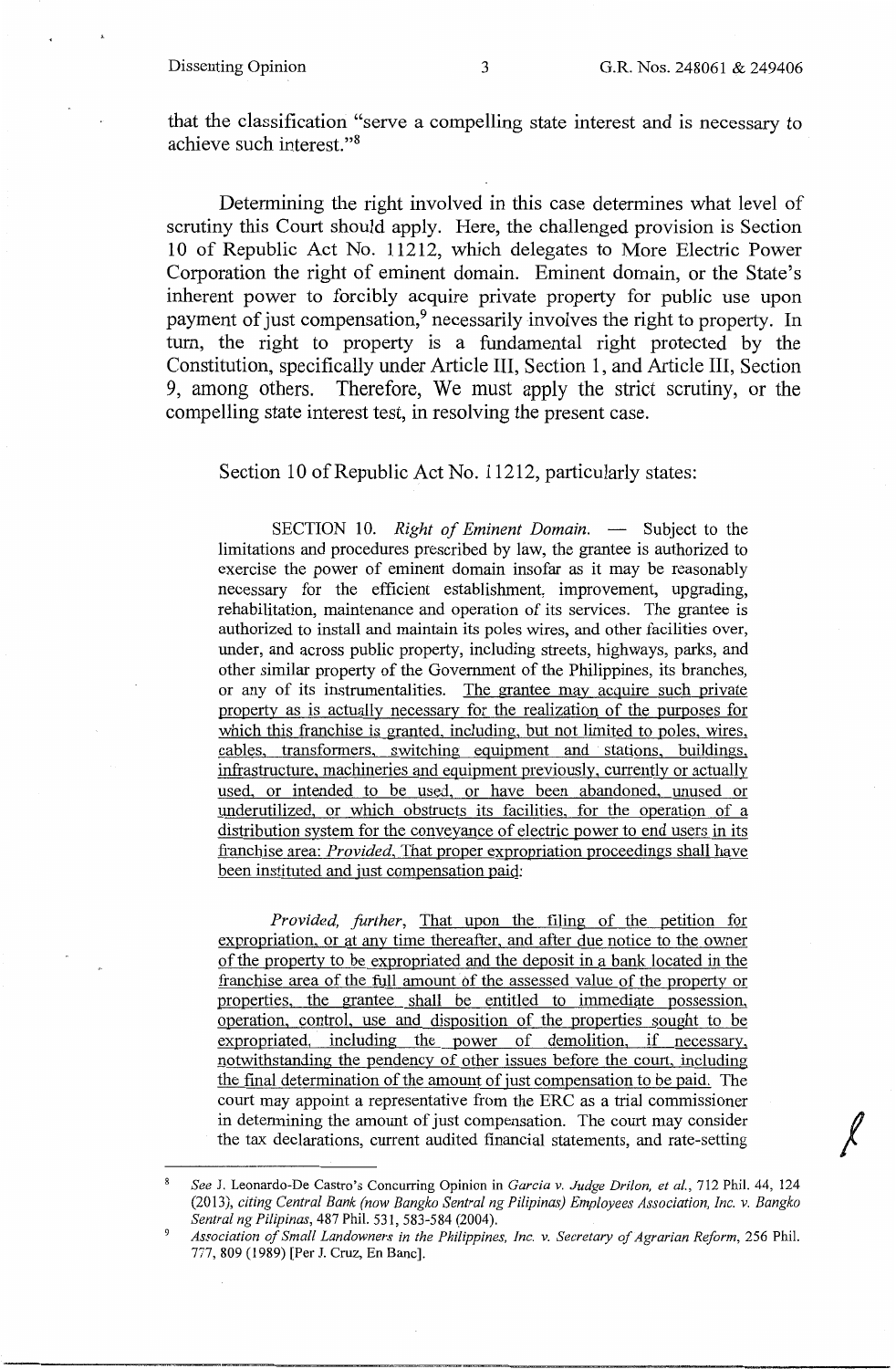*f* 

applications of the owner or owners of the property or properties being expropriated in order to determine their assessed value. (Underscoring provided)

# As worded in the provision, More Electric may:

[A]cquire such private property as is actually necessary for the realization of the purposes for which this franchise is granted, including, but not limited to poles, wires, cables, transformers, switching equipment and stations, buildings, infrastructure, machineries and equipment previously, currently or actually used, or intended to be used, or have been abandoned, unused or underutilized, or which obstructs its facilities, for the operation of a distribution system for the conveyance of electric power to end users in its franchise area[.]

Furthermore, upon notice to the owner of the properties and upon deposit of the full amount of their assessed value, the provision entitles More Electric to immediately take over the properties sought to be expropriated. While nowhere named in Section 10, Panay Electric Company is implicitly referred to in the provision, it being the owner of the private property "previously, currently or actually used" in the distribution of electricity in Iloilo.

To my mind, Section 10 grants unwarranted benefits to More Electric-benefits that are not granted to other public utilities similarly situated to it. Section 10 is an example of class legislation proscribed by the equal protection clause.

When read in isolation, Section 10 appears to be consistent with the Constitution, law, and judicial prerogatives. Section 10 requires that the provisional amount equivalent to the assessed value of the property be paid upon entry to the property sought to be expropriated, consistent with Rule 67, Section  $2^{10}$  of the Rules of Court on expropriation. Section 10 even speaks of a "final determination of the amount of just compensation to be paid[,]" again, seemingly consistent with Article III, Section  $9<sup>11</sup>$  of the

If personal property is involved, its value shall be provisionally ascertained and the amount to be deposited shall be promptly fixed by the court.

SECTION 9. Private property shall not be taken for public use without just compensation.

<sup>&</sup>lt;sup>10</sup> RULES OF COURT, Rule 67, Sec. 10 provides:

SECTION 2. *Entry of Plaintiff Upon Depositing Value With Authorized Government Depositary.*  Upon the filing of the complaint or at any time thereafter and after due notice to the defendant, the plaintiff shall have the right to take or enter upon the possession of the real property involved if he deposits with the authorized government depositary an amount equivalent to the assessed value of the property for purposes of taxation to be held by such bank subject to the orders of the court. Such deposit shall be in money, unless in lieu thereof the court authorizes the deposit of a certificate of deposit of a government bank of the Republic of the Philippines payable on demand to the authorized government depositary.

After such deposit is made the court shall order the sheriff or other proper officer to forthwith place the plaintiff in possession of the property involved and promptly submit a report thereof to the court with service of copies to the parties. 11 CONST., Art. III, sec. 9 provides: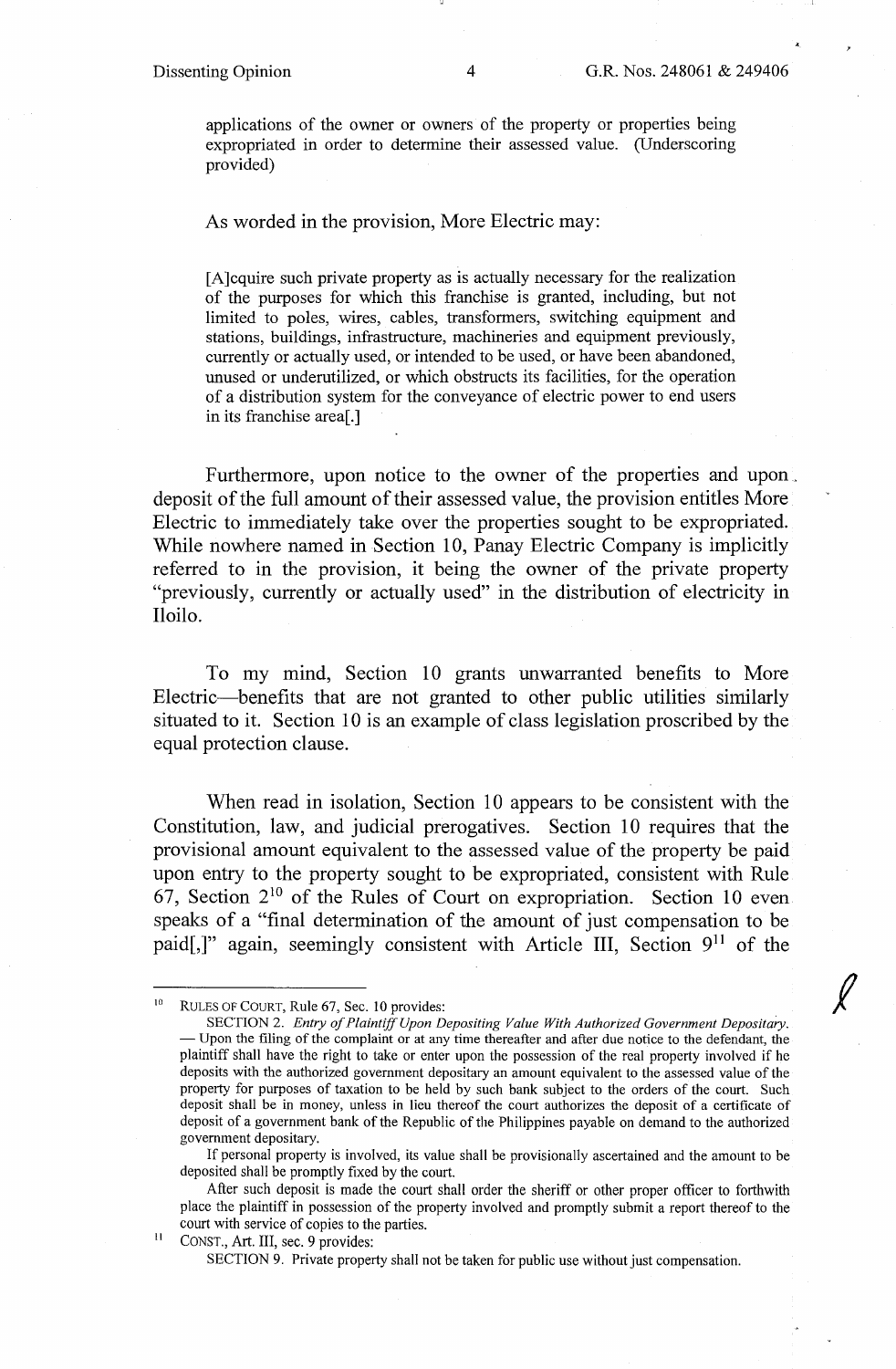$\int$ 

Constitution, and that the determination of just compensation is an exclusively judicial function as held in *Export Processing Zone Authority v. Dulay*<sup>12</sup>and *National Power Corporation v. Spouses Zabala,* 13 among others.

However, when read in conjunction with the legislative franchises of other public utilities, Section 10 clearly gives More Electric undue benefits.

Section 10 allows More Electric to immediately take possession, control, and even demolish, the properties expropriated upon payment of the assessed value of the properties. This amount is significantly lower than that payable to Panay Electric Company, had the government--during the 95 year effectivity of Panay Electric Company's franchise-chosen to expropriate the latter's properties. To recall, More Electric's franchise requires it to deposit an amount equivalent to the full amount of the assessed value of the properties sought to be expropriated.

In contrast, Panay Electric Company's legislative franchise, Republic Act No. 5360, provided that the government must pay Panay Electric Company the fair market value of its properties, had the government chosen to operate the electricity distribution system for itself. In other words, Panay Electric Company's franchise required that the full amount of just compensation required under the law be paid before the Government can take Panay Electric Company's properties.<sup>14</sup> Section 4 of Republic Act No. 5360 provided:

<sup>&</sup>lt;sup>12</sup> In *Export Processing Zone Authority v. Dulay*, 233 Phil. 313, 326 (1987) [Per J. Gutierrez, Jr. En Banc], this Court said:

The detennination of ''just compensation" in eminent domain cases is a judicial function. The executive department or the legislature may make the initial detenninations but when a party claims a violation of the guarantee in the Bill of Rights that private property may not be taken for public use without just compensation, no statute, decree, or executive order can mandate that its own detennination shall prevail over the court's findings. Much less can the courts be precluded from looking into the "just-ness" of the decreed compensation. 13 In *National Power Corporation v. Spouses Zabala,* 702 Phil. 491, 500 (2013) [Per J. Del Castillo,

Second Division], this Court said:

The payment of just compensation for private property taken for public use is guaranteed no less by our Constitution and is included in the Bill of Rights. As such, no legislative enactments or executive issuances can prevent the courts from determining whether the right of the property owners to just compensation has been violated. It is a judicial function that cannot "be usurped by any other branch or official of the government." Thus, we have consistently ruled that statutes and executive issuances fixing or providing for the method of computing just compensation are not binding on courts and, at best, are treated as mere guidelines in ascertaining the amount thereof. (Citations omitted)<br><sup>14</sup> *See Association of Small Landowners v. Hon. Secretary of Agrarian Reform,* 256 Phil. 777, 818 (1989)

<sup>[</sup>Per J. Cruz, En Banc], where this Court equated just compensation to the fair market value of the property taken, thus:

In *J.M Tuason & Co. v. Land Tenure Administration,* this Court held:

It is well-settled that just compensation means the equivalent for the value of the property at the time of its taking. Anything beyond that is more, and anything short of that is less, than just compensation. It means a fair and full equivalent for the loss sustained, which is the measure of the indemnity, not whatever gain would accrue to the expropriating entity. The market value of the land taken is the just compensation to which the owner of condemned property is entitled, the market value being that sum of money which a person desirous, but not compelled to buy, and an owner, willing, but not compelled to sell, would agree on as a price to be given and received for such property. (Citation omitted)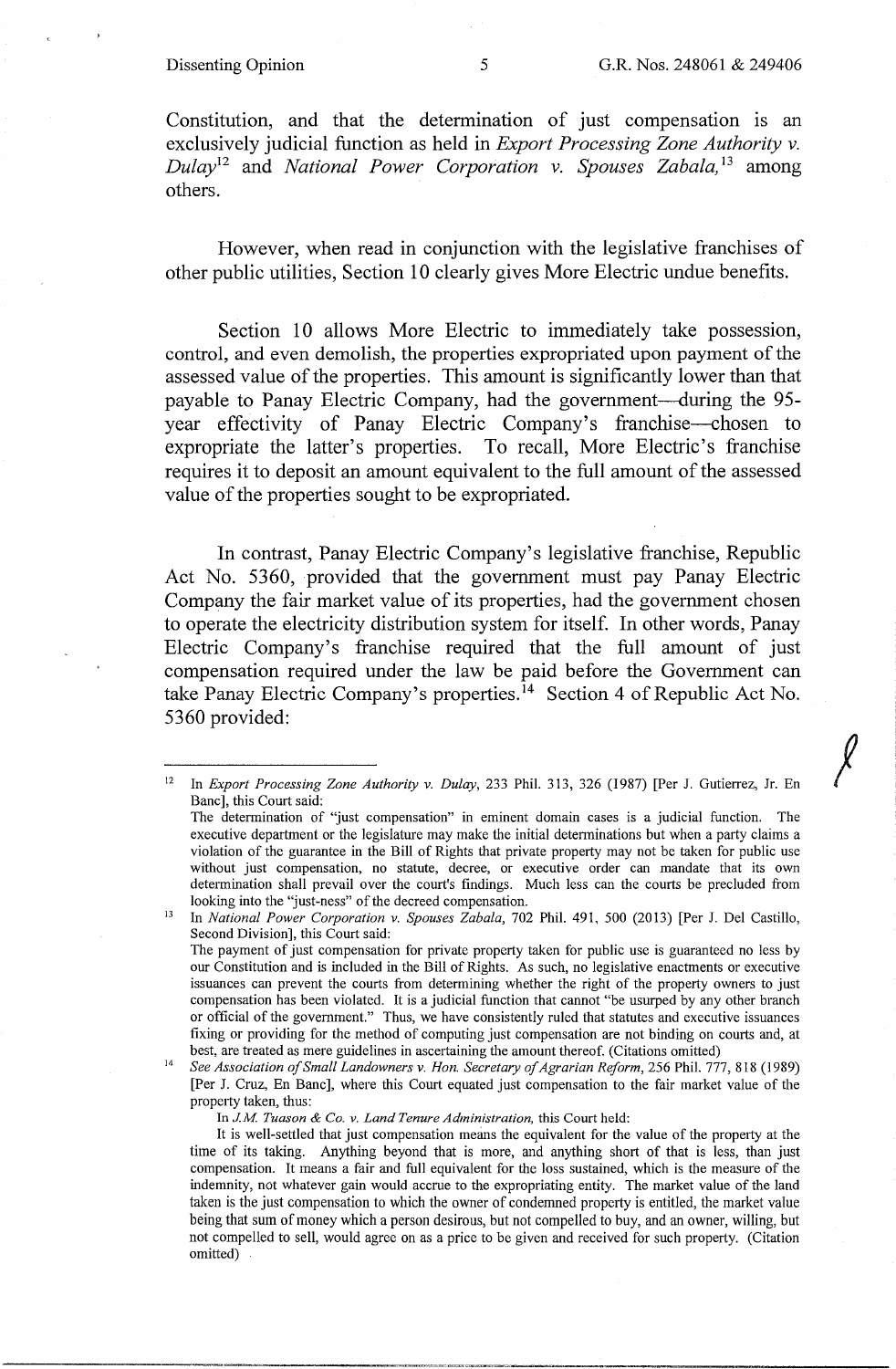SECTION 4. It is expressly provided that in the event the Government should desire to operate and maintain for itself the system and enterprise herein authorized, the grantee shall surrender its franchise and will turn over to the government all equipment therein at fair market value.

By definition, the assessed value of a piece of property is that determined by a local government unit for purposes of real property taxation. It is a mere percentage<sup>15</sup> and therefore, necessarily lower, than the fair market value or "the price at which a property may be sold by a seller who is not compelled to sell and bought by a buyer who is not compelled to buy[.]"<sup>16</sup> This is a marked difference in the amount payable upon immediate taking, and is one clear economic benefit to More Electric; a grant that, in my view, serves no compelling state interest. That the government has delegated the power of eminent domain to other electric distribution utilities *without the same benefit* emphasizes that the benefits granted to More Electric Power are unwarranted.

| <b>Mactan Electric</b><br>Company, Inc. | Tarlac Electric, Inc.<br>[Republic Act No. | Angeles Electric<br>Corporation |
|-----------------------------------------|--------------------------------------------|---------------------------------|
| [Republic Act No.                       | 10795 (2016)]                              | [Republic Act No.               |
| 10890 (2016)]                           |                                            | 9381 (2007)]                    |
| SECTION 9. Right of                     | SECTION 9. Right of                        | SEC. 10. Right<br>of            |
| Eminent Domain. —                       | Eminent Domain. -                          | Eminent Domain.                 |
| Subject to<br>the                       | Subject to<br>the                          | Subject<br>to<br>the            |
| limitations<br>and                      | limitations<br>and<br>and the control      | limitations<br>and              |
| procedures prescribed                   | procedures prescribed                      | procedures prescribed           |
| by law, the grantee is                  | by law, the grantee is                     | by law, the grantee is          |
| authorized to exercise                  | authorized to exercise                     | authorized to exercise          |
| the right of eminent                    | the right of eminent                       | the right of eminent            |
| domain insofar as it                    | domain insofar as it                       | domain insofar as it            |
| may be<br>reasonably                    | may be reasonably                          | may be<br>reasonably            |
| for<br>the<br>necessary                 | for<br>the<br>necessary                    | for<br>the<br>necessary         |
| efficient maintenance                   | efficient maintenance                      | efficient maintenance           |
| operation<br>and<br>of                  | operation<br>and<br>of                     | operation<br>and<br>$\circ$ of  |
| services. The grantee                   | services. The grantee                      | services. The grantee           |
| is authorized to install                | authorized<br>is<br>to                     | is authorized to install        |
| and maintain its poles,                 | install and maintain                       | and maintain its poles,         |
| and<br>other<br>wires,                  | its poles, wires, and                      | wires<br>and<br>other           |
| facilities<br>and<br>over               | other facilities over                      | facilities<br>and<br>over       |
| across public property,                 | and<br>across public                       | across public property,         |
| including<br>streets,                   | including<br>property,                     | including<br>streets,           |
| highways,<br>forest                     | streets, highways,                         | highways,<br>forest             |
| reserves, and other                     | forest reserves, and                       | reserves and other              |
| similar property of the                 | other similar property                     | similar property of the         |
| of<br>the<br>Government                 | of the Government of                       | $\sigma f$<br>Government<br>the |

<sup>15</sup> LOC. GOV. CODE., sec. 199 (h) provides:

SECTION 199. Definition of Terms. - When used in this Title, the term:

(h) "Assessed Value" is the fair market value of the real property multiplied by the assessment level. It is synonymous to taxable value[.]

<sup>16</sup> LOC. GOV. CODE., sec. 199 (l).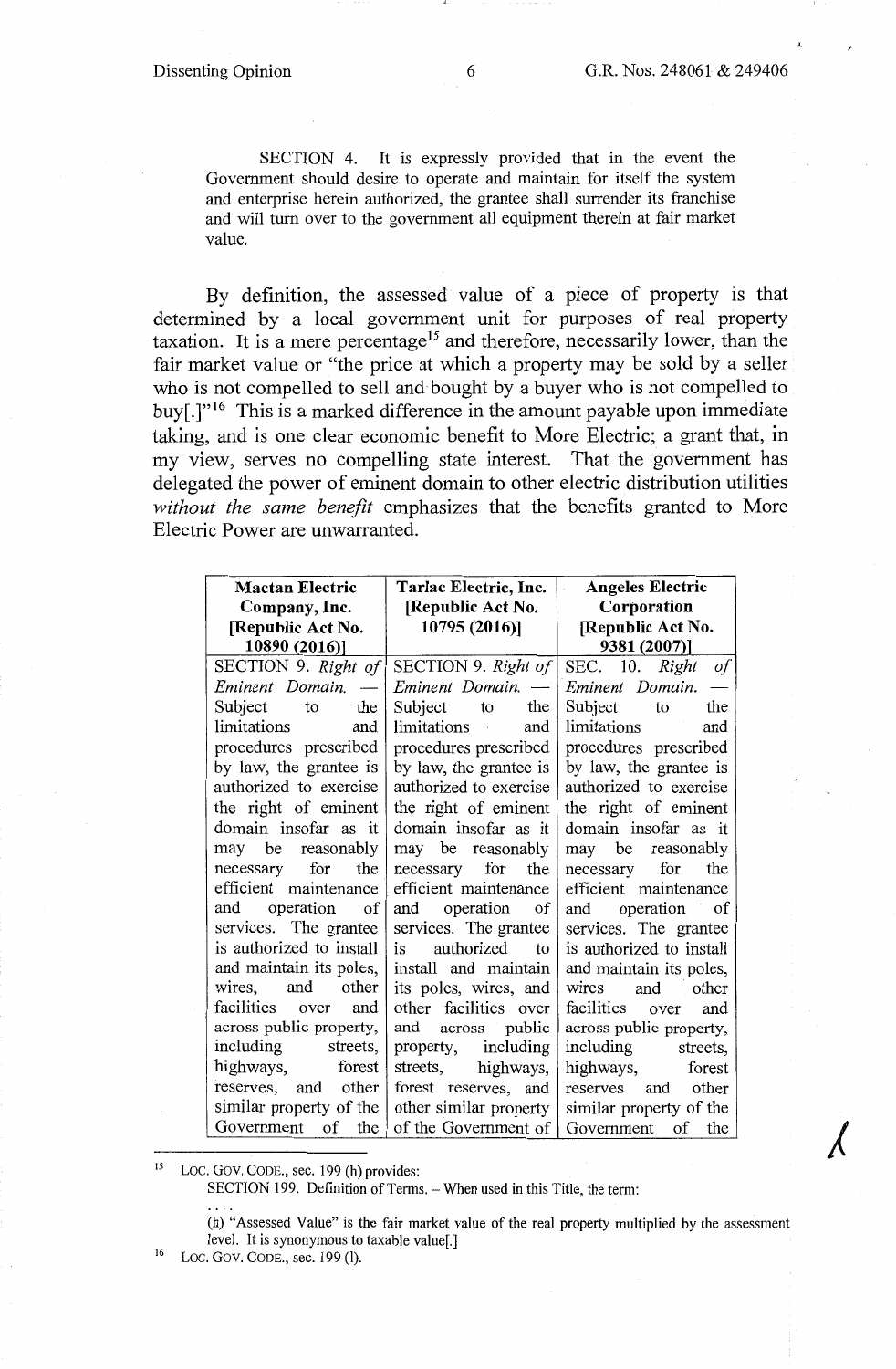| Philippines, its                                             | the Philippines, its         | Philippines, its                                                                 |
|--------------------------------------------------------------|------------------------------|----------------------------------------------------------------------------------|
|                                                              |                              | branches or any of its   branches, or any of   branches or any of its            |
|                                                              |                              | instrumentalities. The its instrumentalities. Instrumentalities. The             |
| grantee may acquire                                          | The grantee may              | grantee may acquire                                                              |
| such private property acquire such private                   |                              | such private property                                                            |
|                                                              |                              | as is actually property as is actually $\vert$ as is actually                    |
| necessary for the necessary for the necessary for the        |                              |                                                                                  |
| realization of the                                           | realization of the           | realization of the                                                               |
|                                                              |                              | purposes for which purposes for which purposes for which                         |
| this franchise is this franchise is this franchise is        |                              |                                                                                  |
|                                                              |                              | granted: <i>Provided</i> , granted: <i>Provided</i> , granted: <i>Provided</i> , |
| That proper                                                  |                              | That proper That proper                                                          |
| expropriation   expropriation   condemnation                 |                              |                                                                                  |
| proceedings shall have $ $ proceedings shall                 |                              | proceedings shall have                                                           |
| been instituted and have been instituted been instituted and |                              |                                                                                  |
| just compensation                                            | and just                     | just compensation                                                                |
| paid.                                                        | compensation paid. $ $ paid. |                                                                                  |

Furthermore, the legislative franchises of other electricity distribution utilities similarly situated to More Electric do not contain a provision allowing it to hire the employees of a competitor. Indeed, More Electric Company will operate the electricity distribution system by acquiring the assets, even the workforce of Panay Electric Company, as shown by Section 17 of Republic Act No. 11212.

SECTION 17. *Transition of Operations*. - In the public interest and to ensure uninterrupted supply of electricity, the current operator, Panay Electric Company, Inc. (PECO), shall in the interim be authorized to operate the existing distribution system within the franchise area, as well as implement its existing power .supply agreements with generation companies that had been provisionally or finally approved by the ERC until the establishment or acquisition by the grantee of its own distribution system and its complete transition towards full operations as determined by the ERC, which period shall in no case exceed two (2) years from the grant of this legislative franchise.

Upon compliance with its rules, the ERC shall grant PECO the necessary provisional certificate of public convenience and necessity (CPCN) covering such interim period. The applicable generation rate shall be the provisional or final rate approved by the ERC.

This provisional authority to operate during the transition period shall not be construed as extending the franchise of PECO after its expiration on January 18, 2019, and it shall not prevent the grantee from exercising the right of eminent domain over the distribution assets existing at the franchise area as provided in Section 10 of this Act. During such interim period, the ERC shall require PECO to settle the full amount which the ERC has directed to refund to its customers in connection with all the cases filed against it.

To reduce the length of the transition period, the ERC and all / agencies issuing the requisite licenses shall prioritize all applications relevant to the establishment and operation of the distribution system under its franchise.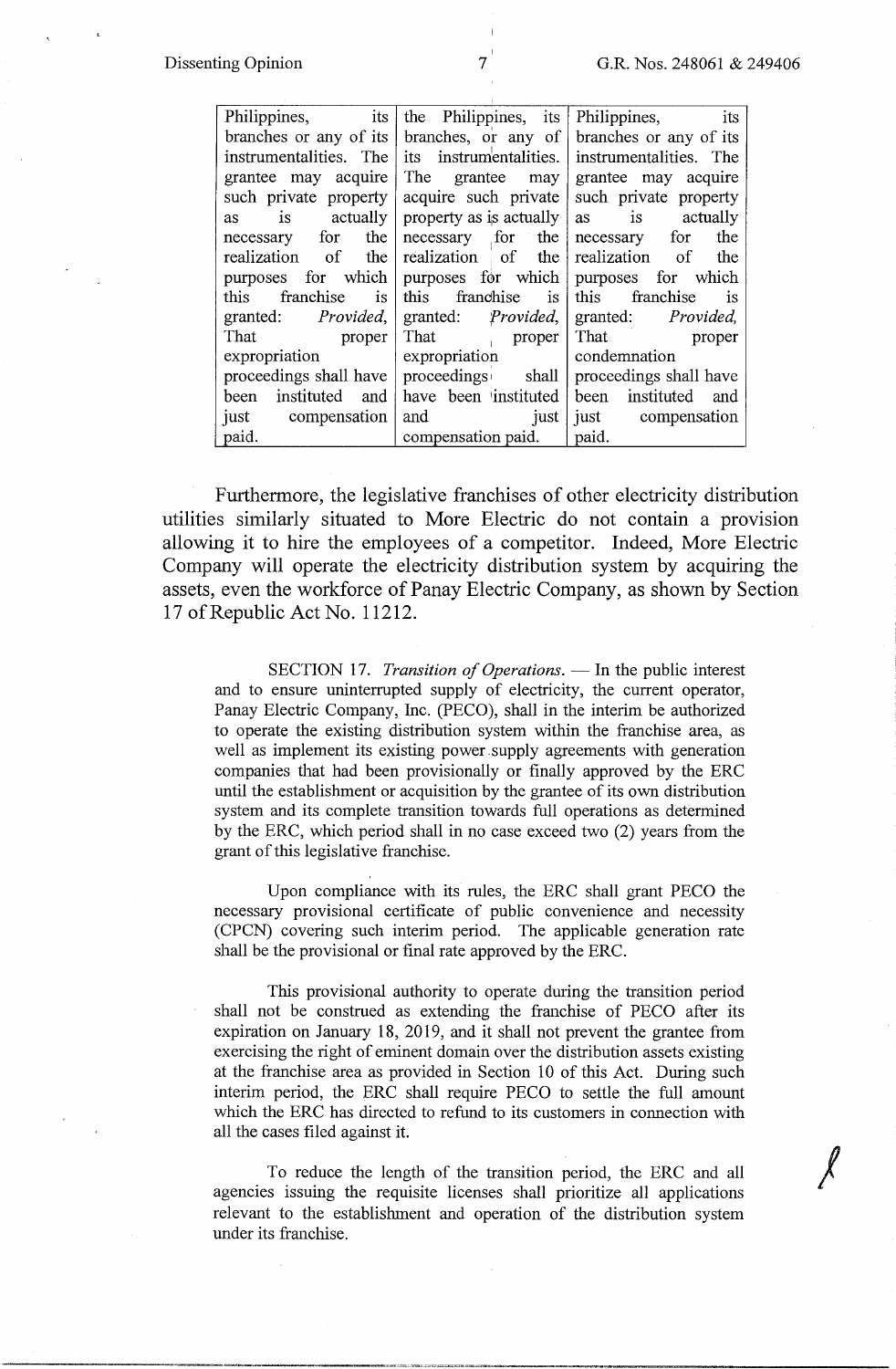*I* 

The grantee shall, as far as practicable and subject to required qualifications, accord preference to hiring former employees of PECO upon commencement of business operations.

An information dissemination campaign regarding public services and operations of the grantee shall be made to all end-users in the franchise area.

The grantee and PECO shall jointly ensure that employees not hired by the grantee shall receive all separation and/or retirement benefits they are entitled to in accordance with applicable laws.

The DOE shall, during the transition, ensure that there will be uninterrupted supply of electricity in the existing franchise area.

However, it must be stressed that *More Electric never ventured in electricity distribution.* As alleged by Panay Electric Company, an allegation More Electric did not controvert, More Electric was originally named "MORE Minerals Corporation" and was engaged in mining activities.<sup>17</sup> More Electric's application to operate the power distribution utility in Iloilo was embodied in House Bill 6023, entitled "Granting MORE Minerals Corporation a Franchise to Establish, Operate and Maintain for Commercial Purposes and in the Public Interest, a Distribution System for the Conveyance of Electric Power to End Users in the City of Iloilo, Province of Iloilo."<sup>18</sup> It was only during the pendency of its application to operate the electricity distribution system in Iloilo that More Electric changed its corporate name and amended its Articles of Incorporation to reflect electric power distribution as its primary corporate purpose.<sup>19</sup> Further, during the Senate hearings on its version of House Bill 6023, the following exchange transpired between Senator Francis Escudero and More Electric Representatives, Mr. Roel Castro and Atty. Silverio Benny J. Tan:

SEN. ESCUDERO: And that's what you intend to do if you are granted the franchise. You will file a case, deposit 15 percent of the assessed value of the poles, the wires and everything and take over.

MR. CASTRO: Yes, Your Honor, because that is provided by law.

SEN. ESCUDERO: Wala pang law. Hindi pa namin kayo binibigyan ng eminent domain.

MR. CASTRO: If ever, if ever.

SEN. ESCUDERO: If you are given eminent domain.

MR. CASTRO: Yes, sir.

<sup>&</sup>lt;sup>17</sup> *Rollo* (G.R. No. 248061), p. 607. Comment.<br><sup>18</sup> Id at 578

 $\frac{18}{19}$  Id. at 578.

Id. at 579.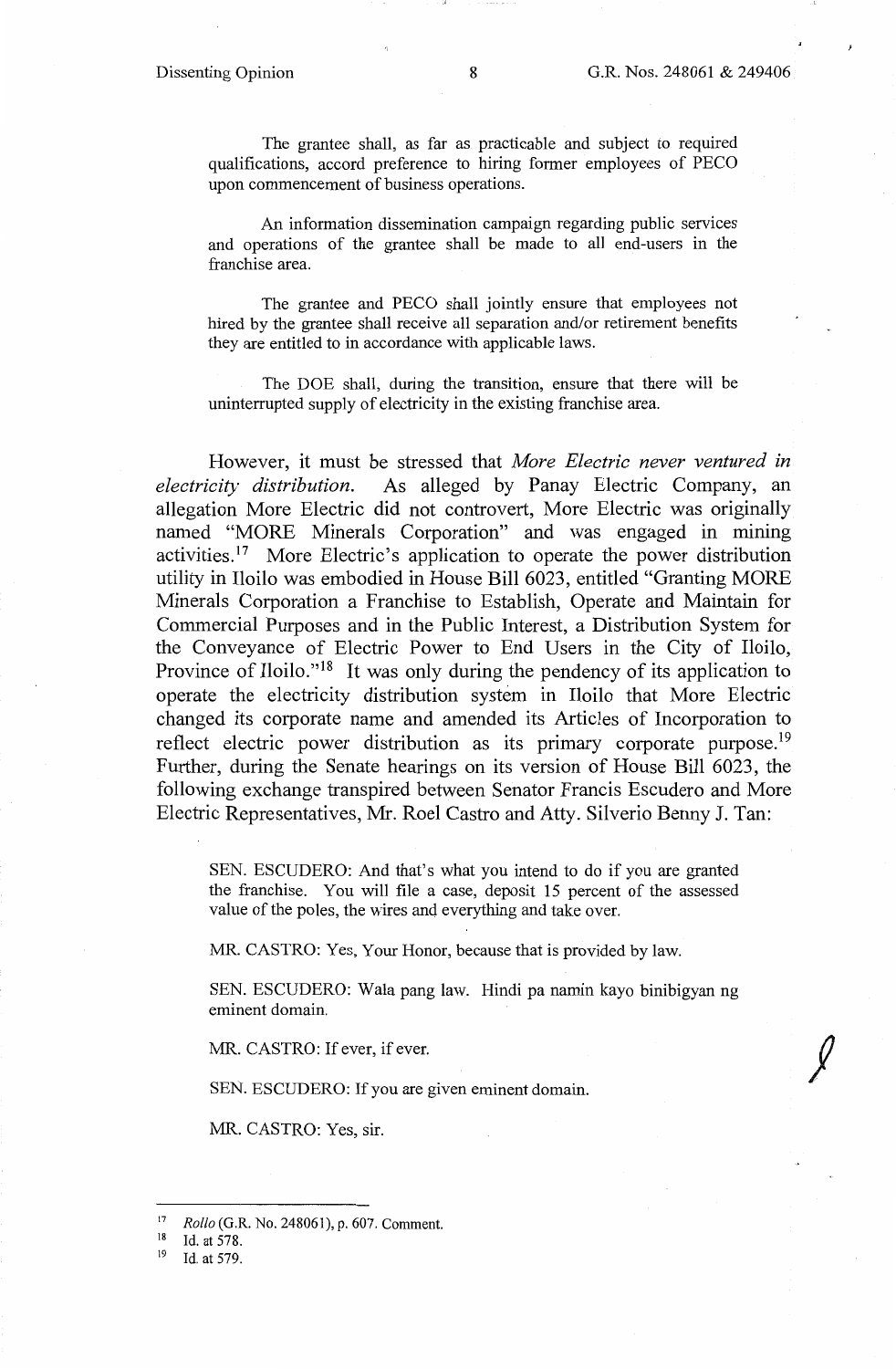*(* 

SEN. ESCUDERO: If we do not give you the power of eminent domain, how will you go about it?

MR. TAN: Your Honor, sir, it cannot be done if there is no eminent domain unless [Panay Electric Company] agrees to sell to us. I'd like to say, sir, that eminent domain is an integral part of all franchises for distribution utilities. The only difference here is the specification that it will cover poles and the distribution assets.<sup>20</sup>

All these, to my mind, show that unwarranted privileges were given to a corporation that has never ventured in the business of electricity distribution.

Conversely, Section 10 of Republic Act No. 11212 violates the equal protection clause because it discriminates against a particular entity, i.e., Panay Electric Company. Nowhere does Section 10 mention Panay Electric Company, at least directly. However, the provision cannot be read in any other way except that More Electric will conduct its business *at the expense of Panay Electric Company.* 

To recall, Section 10 enables More Electric to "acquire such private property as is actually necessary for the realization of the purposes for which this franchise is granted, including, but not limited to poles, wires, cables, transformers, switching equipment and stations, buildings, infrastructure, machineries and equipment *previously, currently or actually used,* or intended to be used, or have been abandoned, unused or underutilized."

Further, the owner of these distribution facilities "previously, currently or actually used" is no other than Panay Electric Company, it being the previous franchise holder that had exclusive authority to operate an electricity distribution facility in Iloilo City. While Section 10 seemingly allows More Electric to expropriate property other than those owned by Panay Electric Company, still, More Electric could operate an electricity distribution business and prevent further brownouts in Iloilo *only* by forcefully acquiring Panay Electric Company's assets.

In its Petition for Review on Certiorari, More Electric repeatedly averred that Panay Electric Company's franchise had already expired, and More Electric, being the current franchise holder, has the sole authority to operate the power distribution system in Iloilo.<sup>21</sup> It is true that a power distribution system is a public utility that may be operated only with a legislative franchise. Furthermore, there cannot be any vested right in the continued grant of a franchise, a franchise being a mere privilege that is always subject to amendment or even repeal by the State.<sup>22</sup>

<sup>&</sup>lt;sup>20</sup> Id. at 603–604.<br><sup>21</sup> *Rollo* (G.R. No. 248061), p. 15.<br><sup>22</sup> CONST., art. XII, sec. 11 provides: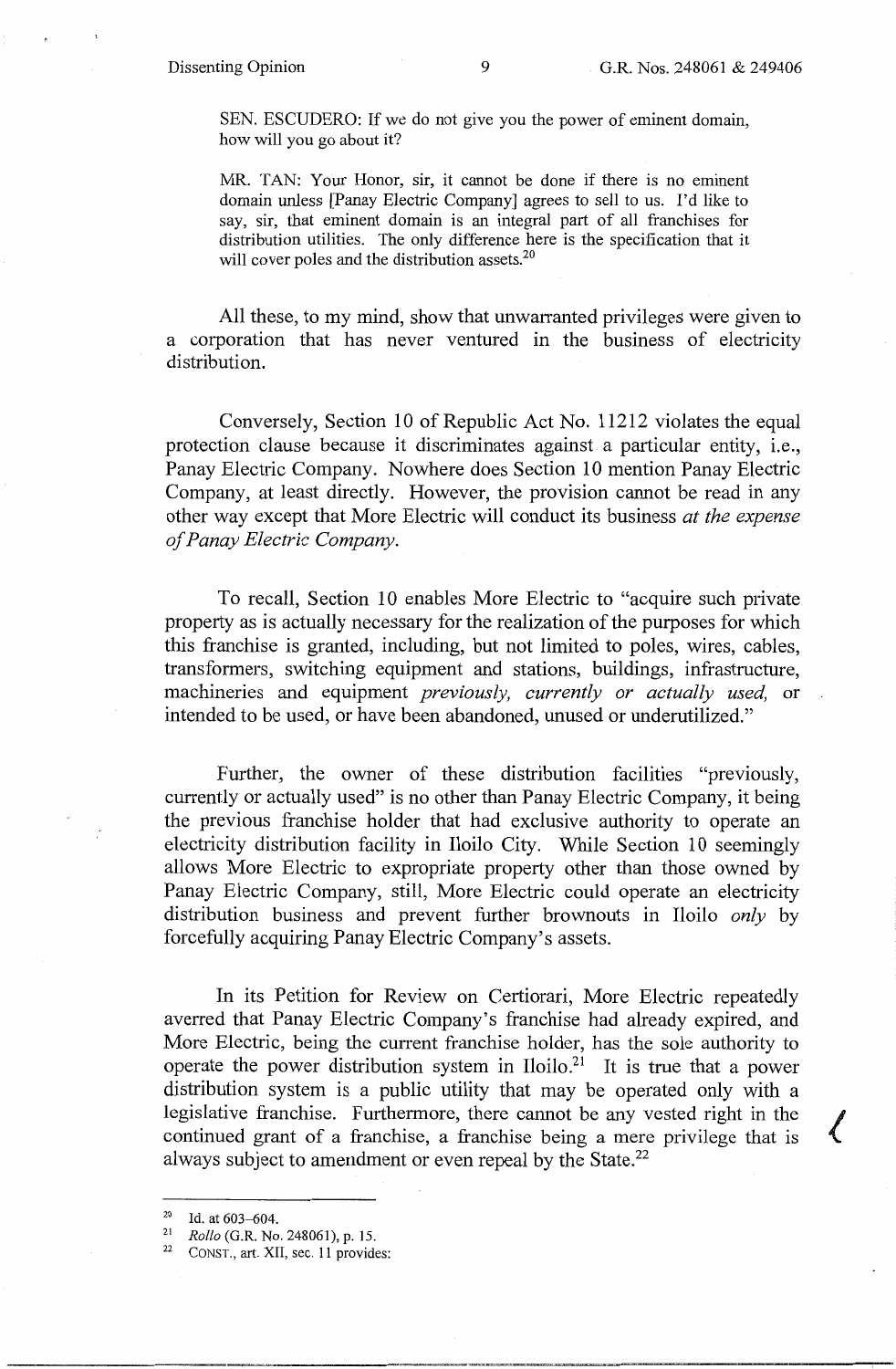$\ell$ 

Nevertheless, a franchise only relates to the privilege of *operating* a public utility. 23 The ownership over the assets used to operate the public utility, on the other hand, is an entirely different matter. The assets of the private corporation operating a public utility are private property, and ownership over these assets remains with the former franchise holder, notwithstanding the expiration of the franchise.

The right of ownership is composed of a bundle of rights.<sup>24</sup> These rights include, firstly, the right to enjoy the thing owned, or *}us utendi,* which further includes the right to receive from the thing what it produces.

Second, the owner of a thing also has the right to consume it by its use, otherwise called *jus abutendi*.

Third, the right to dispose, or *jus disponendi*, is also included in this bundle of rights.

Finally, an owner has the right to exclude others from the possession of the thing or *jus vindicandi*.<sup>25</sup>

With the expiration of the franchise, what the former franchise holder surrenders is the right to use the property, and the right to enjoy income from it. What remains are: (1) the right to dispose of the property; as well as (2) the right to exclude others from its possession. Except, if as one of the terms

*See The Provincial Bus Operators Association of the Philippines v. Department of Labor and Employment*, G.R. No. 202275, July 17, 2018, 872 SCRA 50 [Per J. Leonen, En Banc].<br><sup>23</sup> CONST., Art. XII, sec. 11 provides:

SECTION 11. No franchise, certificate, or any other form of authorization for the operation of a public utility shall be granted except to citizens of the Philippines or to corporations or associations organized under the laws of the Philippines at least sixty *per centum* of whose capital is owned by such citizens, nor shall such franchise, certificate, or authorization be exclusive in character or for a longer period than fifty years. Neither shall any such franchise or right be granted except under the condition that it shall be subject to amendment, alteration, or repeal by the Congress when the common good so requires. The State shall encourage equity participation in public utilities by the general public. The participation of foreign investors in the governing body of any public utility enterprise shall be limited to their proportionate share in its capital, and all the executive and managing officers of such corporation or association must be citizens of the Philippines.

SECTION 11. No franchise, certificate, or any other form of authorization for the operation of a public utility shall be granted except to citizens of the Philippines or to corporations or associations organized under the laws of the Philippines at least sixty *per centum* of whose capital is owned by such citizens, nor shall such franchise, certificate or authorization be exclusive in character or for a longer period than fifty years. Neither shall any such franchise or right be granted except under the condition that it shall be subject to amendment, alteration, or repeal by the Congress when the common good so requires. The State shall encourage equity participation in public utilities by the general public. The participation of foreign investors in the governing body of any public utility enterprise shall be limited to their proportionate share in its capital, and all the executive and managing officers of such corporation or association must be citizens of the Philippines.

Republic v. Ortigas and Company Limited Partnership, 728 Phil. 277, 291-292 (2014) [Per J. Leonen, Third Division].

<sup>&</sup>lt;sup>25</sup> Id. *See* footnote 50 for the discussion on the bundle of rights.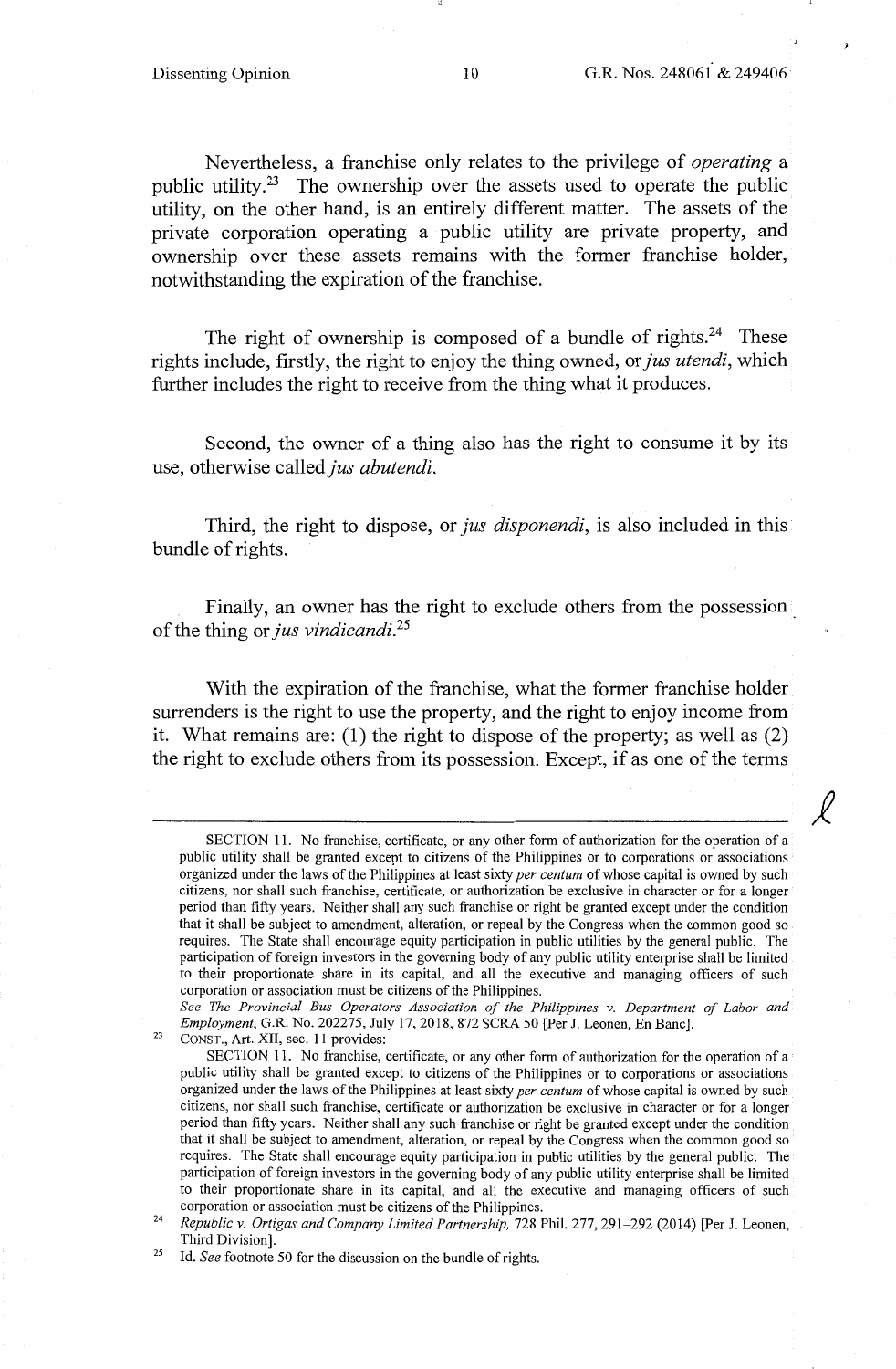*!* 

of the grant of the franchise, the former franchise holder likewise surrendered these rights.

That a franchise holder owns the assets used to operate the public utility is precisely why there are eminent domain provisions in legislative franchises. Specifically for Panay Electric Company, among the tenns of its franchise is that it surrender the equipment used for electricity distribution at fair market value, should the Government choose to operate and maintain for itself the electricity distribution system.<sup>26</sup> Panay Electric Company's itself the electricity distribution system.<sup>26</sup> franchise expired without the Government exercising the privilege in Section 4 of Republic Act No. 5360. Therefore, Panay Electric Company remains the owner of the electricity distribution system it had established in Iloilo, with the concomitant right to dispose of or exclude others from possessing the electricity distribution system.

Consequently, just because More Electric is the current franchise holder, it does not automatically mean that it can operate the power distribution system unquestionably owned by another private entity. More Electric assumed wrongly that only it can operate the distribution system in Iloilo owned by Panay Electric Company.

All these show that there is no compelling state interest in granting benefits to a company that has neither the experience nor the expertise in. electricity distribution. I cannot see how the interests of the electricity consumers in Iloilo City will be served by putting an inexperienced entity as the electricity distributor in the City, not to mention that it will be operating as a monopoly and, therefore, has little incentive to operate efficiently.

All told, Sections 10 and 17 of Republic Act No. 11212 violate the equal protection clause.

 $\mathbf{I}$ 

Apart from being a form of class legislation, Section 10 of Republic Act No. 11212 violates Article III, Section 9 of the Constitution, which provides:

SECTION 9. Private property shall not be taken for public use without just compensation.

<sup>26</sup> Republic Act No. 5360 (1968), sec. 4 provided:

SECTION 4. It is expressly provided that in the event the Government should desire to operate and maintain for itself the system and enterprise herein authorized, the grantee shall surrender its franchise and will turn over to the government all equipment therein at fair market value.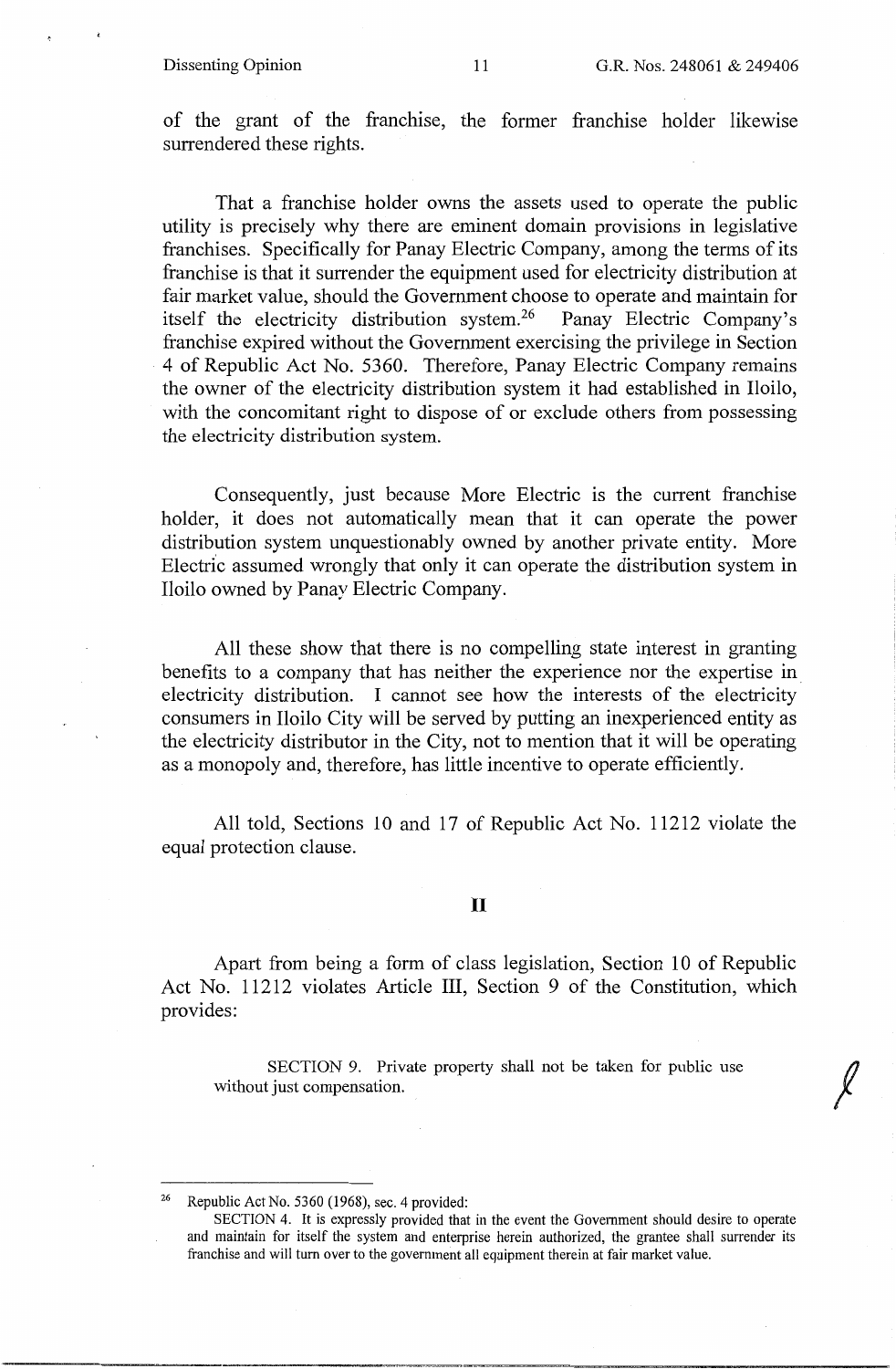As it is worded, Article III, Section 9 is a restraint on the State's inherent and ultimate power of eminent domain, $27$  consistent with the purpose of the Constitution: to promote the stability of ownership of private property.<sup>28</sup> Article III, Section 9 requires that the taking of private property be for public use; and that the owner of the private property sought to be expropriated be paid just compensation.

We deal here with the requirement of "public use." In its traditional and literal sense, "public use" means "public employment or the actual use by the public[.] $1^{29}$  There is no question that the taking of private property for the building of roads, schools, or hospitals for the use of the public falls under this notion of actual use. "Public use," however, evolved to mean "public purpose<sup>[1,]"30</sup> "public advantage or benefit<sup>[1,]"31</sup> and even "public" welfare."<sup>32</sup> It is under this expanded meaning of public use that expropriations for agrarian reform<sup>33</sup> and urban development<sup>34</sup> were allowed by this Court.

The State may delegate the exercise of the power of eminent domain to political units<sup>35</sup> or agencies<sup>36</sup> as well as public utilities.<sup>37</sup> However, considering that the power is merely delegated, "[t]he authority to condemn is to be strictly construed in favor of the owner and against the condemnor."38 As explained in *Jesus is Lord Christian School Foundation, Inc. v. Municipality (now city) of Pasig, Metro Manila: <sup>39</sup>*

<sup>31</sup> Id.<br><sup>32</sup> *Manosca v. Court of Appeals,* 322 Phil. 442, 451 (1996) [Per J. Vitug, First Division].<br><sup>33</sup> *See Association of Small Landowners in the Philippines, Inc. v. Secretary of Agrarian Reform, 256*<br>Phil. 777 (198

- Phil. 777 (1989) [Per J. Cruz, En Banc]. 34 *See Sumulongv. Hon. Guerrero,* 238 Phil. 462 (1987) [Per J. Cortes, En Banc]. 35 Loe. Gov. CODE, Book I, Title I, Chapter I, sec. 19 provides:
- 

39 Id.

<sup>27</sup>*Jesus is Lord Christian School Foundation, Inc. v. Municipality (now city) of Pasig, Metro Manila,*  503 Phil. 845, 862 (2005) [Per J. Callejo, Sr., Second Division], *citing Heirs of Alberto Suguitan v.* 

*City of Mandaluyong,* 384 Phil. 676 (2000) [Per J. Gonzaga-Reyes, Third Division]. 28 *The Provincial Bus Operators Association of the Philippines v. Department of Labor and Employment,* 

<sup>&</sup>lt;sup>29</sup> Republic v. Court of Appeals, 433 Phil. 106, 119 (2002) [Per J. Vitug, First Division].<br><sup>30</sup> <sup>Id</sup>

<sup>30</sup> Id.

SECTION 19. *Eminent Domain*. - A local government unit may, through its chief executive and acting pursuant to an ordinance, exercise the power of eminent domain for public use, or purpose or welfare for the benefit of the poor and the landless, upon payment of just compensation, pursuant to · the provisions of the Constitution and pertinent laws: *Provided, however,* That the power of eminent domain may not be exercised unless a valid and definite offer has been previously made to the owner, and such offer was not accepted: *Provided, further,* That the local government unit may immediately take possession of the property upon the filing of the expropriation proceedings and upon making a deposit with the proper court of at least fifteen percent (15%) of the fair market value of the property based on the current tax declaration of the property to be expropriated: *Provided, finally,* That, the amount to be paid for the expropriated property shall be determined by the proper court, based on the

fair market value at the time of the taking of the property.<br><sup>36</sup> *See Jesus is Lord Christian School Foundation, Inc. v. Municipality (now city) of Pasig, Metro Manila,*<br>503 Phil. 845 (2005) [Per J. Callejo, Sr., Second D

<sup>&</sup>lt;sup>37</sup> See for instance Manila Electric Company v. Pineda, 283 Phil. 90 (1992) [Per J. Medialdea, First Division]. 38 *See Jesus is Lord Christian School Foundation, Inc. v. Municipality (now city) of Pasig, Metro Manila,* 

<sup>503</sup> Phil. 845, 874 (2005) [Per J. Callejo, Sr., Second Division].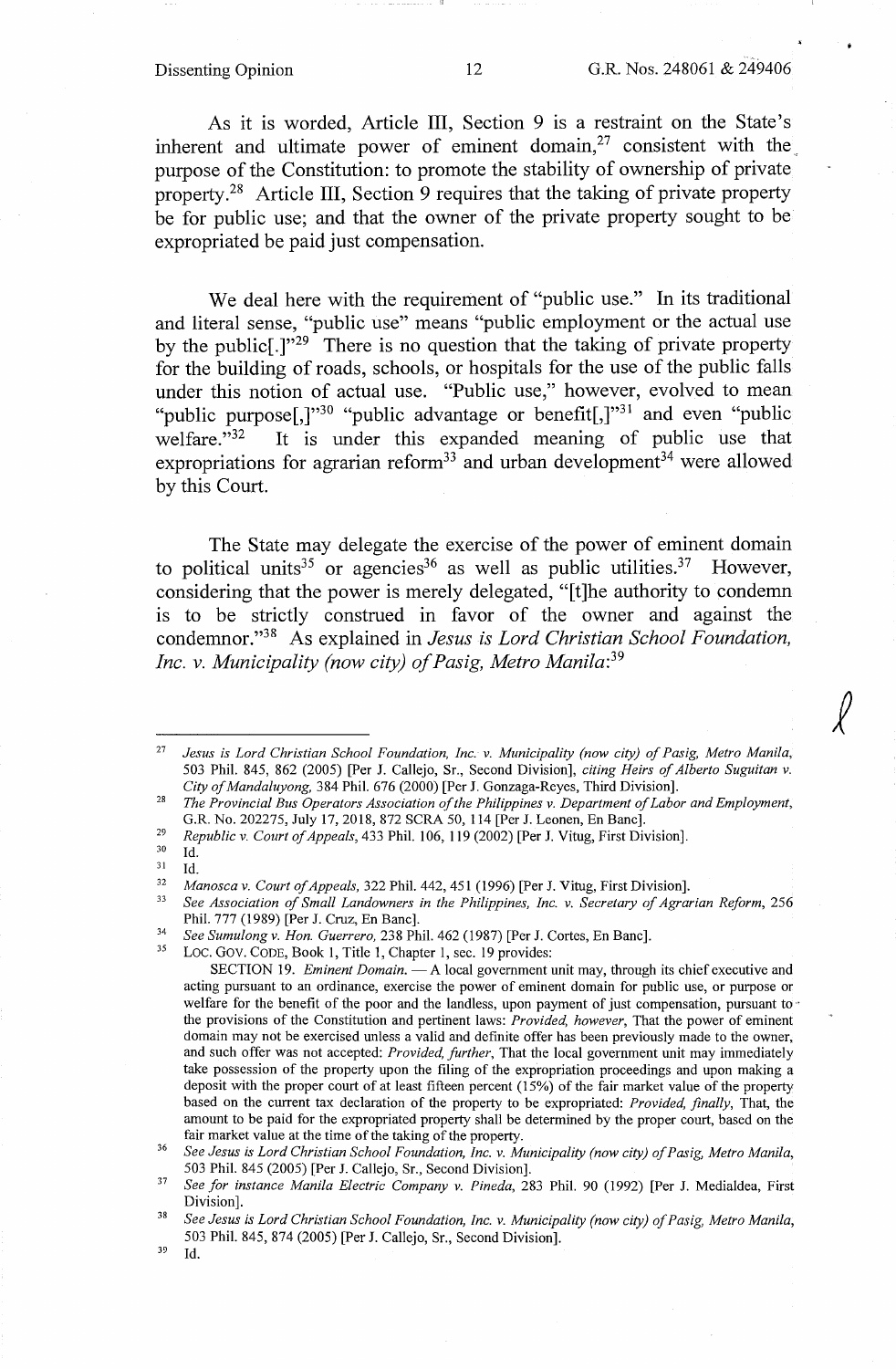# *Strict Construction and Burden of Proof*

The exercise of the right of eminent domain, whether directly by the State or by its authorized agents, is necessarily in derogation of private rights. It is one of the harshest proceedings known to the law. Consequently, when the sovereign delegates the power to a political unit or agency, a strict construction will be given against the agency asserting the power. The authority to condemn is to be strictly construed in favor of the owner and against the condemnor. When the power is granted, the extent to which it may be exercised is limited to the express terms or clear implication of the statute in which the grant is contained.

Corollarily ... the condemnor, has the burden of proving all the essentials necessary to show the right of condemnation. It has the burden of proof to establish that it has complied with all the requirements provided by law for the valid exercise of the power of eminent domain.<sup>40</sup> (Citations omitted)

Considering that the power of eminent domain was merely delegated to More Electric, its authority to expropriate must be strictly construed against it.

It is settled that the business of electricity distribution is for a public purpose and is imbued with public interest.<sup>41</sup> It is for this reason that the operation of an electricity distribution system requires a national franchise from Congress.

However, if private property is taken for the same public use to which the property was originally devoted, how the expropriator will serve the public purpose better than the former owner should be examined. For if the public is not better off with the taking of the property, then there is no true expropriation. There is only a transfer of property from one entity to another. All the exercise of eminent domain results in is a change in the "application of the profits,"<sup>42</sup> directly serving proprietary interests. Any public benefit is only pretended or, at best, incidental.

Here, the taking is for the exact same use to which the property sought to be expropriated was originally devoted. Keeping in mind that the expropriator will be monopolistically operating the electricity distribution system, the taking is not for the benefit of the public, but for the private and sole benefit of the expropriator.

<sup>40</sup> Id. at 862-863.

Republic Act No. 9136 (2001), sec. 29 partly provides:

SECTION 29. Supply Sector. - The supply sector is a business affected with public interest. Except for distribution utilities and electric cooperatives with respect to their existing franchise areas, all suppliers of electricity to the contestable market shall require a license from the ERC.

See Concurring Opinion of J. McLean in *The West River Bridge Company v. Dix, et al.*, 47 U.S. 507, 537 (I 848) [Per J. Daniel, Supreme Court of the United States].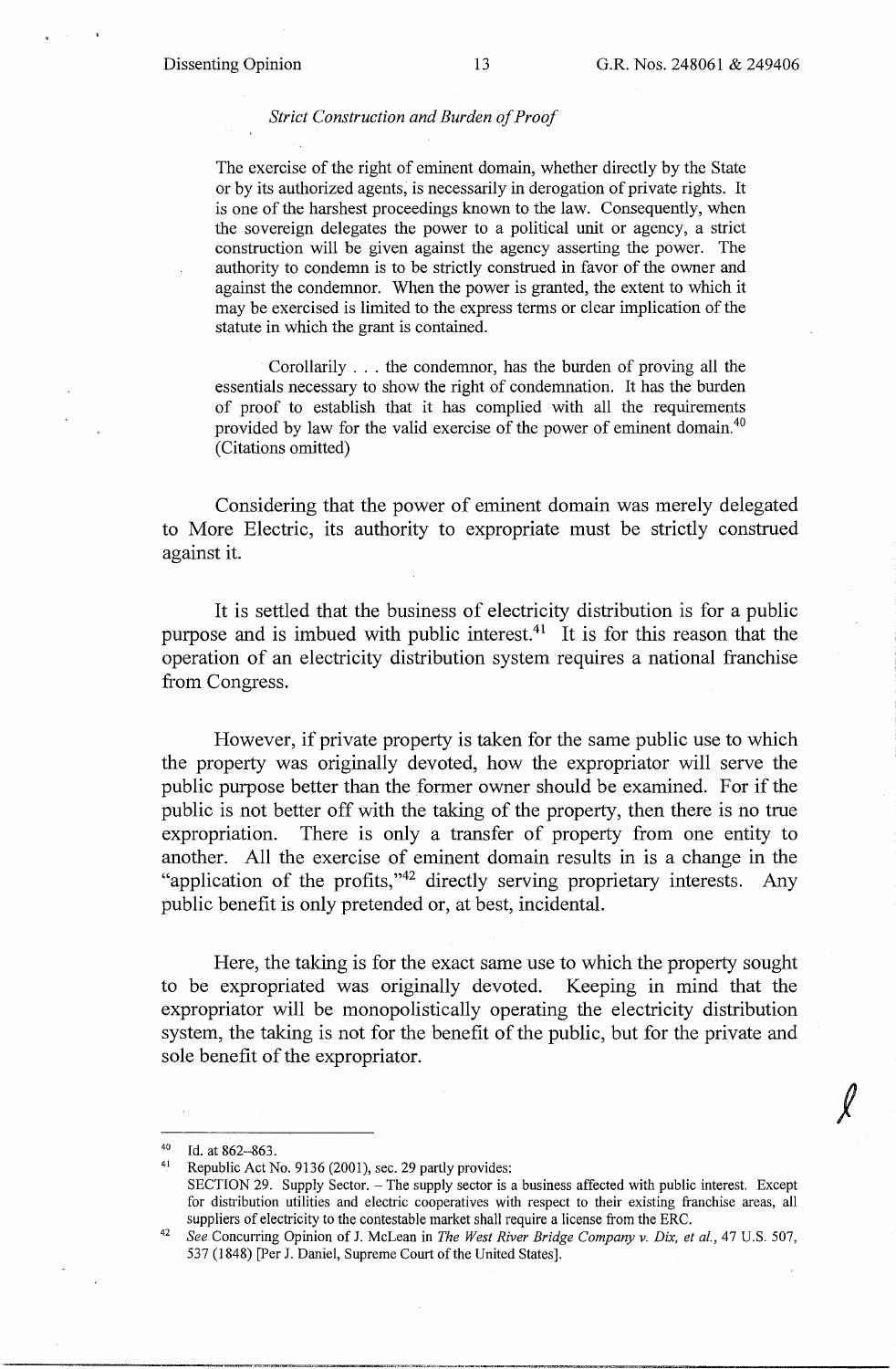f

It is undisputed that More Electric will be distributing electricity in Iloilo City, the same public use for which Panay Electric Company (the owner of the properties More Electric sought to expropriate) operated the electricity distribution system. In addition, More Electric has no experience in electricity distribution and has no assets of its own to distribute electricity in Iloilo City. With mining being its business,  $43$  it was only during the pendency of its application for a franchise to operate an electricity distribution system in Iloilo City did it change its name from "MORE Minerals Corporation" to the present "More Electric Power Corporation. "<sup>44</sup>

Moreover, its primary corporate purpose was only recently changed to electricity distribution.<sup>45</sup> On its application for a franchise to operate the electricity distribution system in Iloilo City-and as unabashedly admitted by its representatives during the Congressional hearings-More Electric will primarily rely, as it has begun to rely, on the eminent domain provisions of its franchise to operate Panay Electric Company's distribution system. 46

Furthermore, like Panay Electric Company, More Electric would still be operating as a monopoly. Thus, the disadvantages of a monopoly, including having a captive market for electricity consumption and the disincentive to operate efficiently, will persist in Iloilo City. These show that the transfer of ownership over the electricity distribution assets from Panay Electric Company to More Electric Power is not for the benefit of the public. The transfer of ownership will only change who gets the profits from operating the electricity distribution system in Iloilo City.

With no effect on the welfare of the consumers of electricity in Iloilo City, coupled with the lack of experience and monopolistic operation of More Electric, the direct *and only* beneficiary of the transfer is no other than More Electric, the new entity who will be receiving the profits from the operation of the electricity distribution set up by Panay Electric Company.

Worse, More Electric unjustly enriches itself by illegally avoiding costs for constructing an electricity distribution infrastructure, as well as the costs of negotiations to buy the property in the open market. More Electric will only be paying the assessed value of these properties. Irrespective of the quality of service of Panay Electric Company through the years, it still · owns the distribution facilities and made significant investments for its electricity distribution business. At the very least, Panay Electricity is entitled to the present value of the properties in which it had invested.

<sup>43</sup>*Rollo* (G.R. No. 248061), p. 578. Comment.

<sup>44</sup> Id.

<sup>45</sup> Id. at 579.<br> $46$  Id. at 603-604.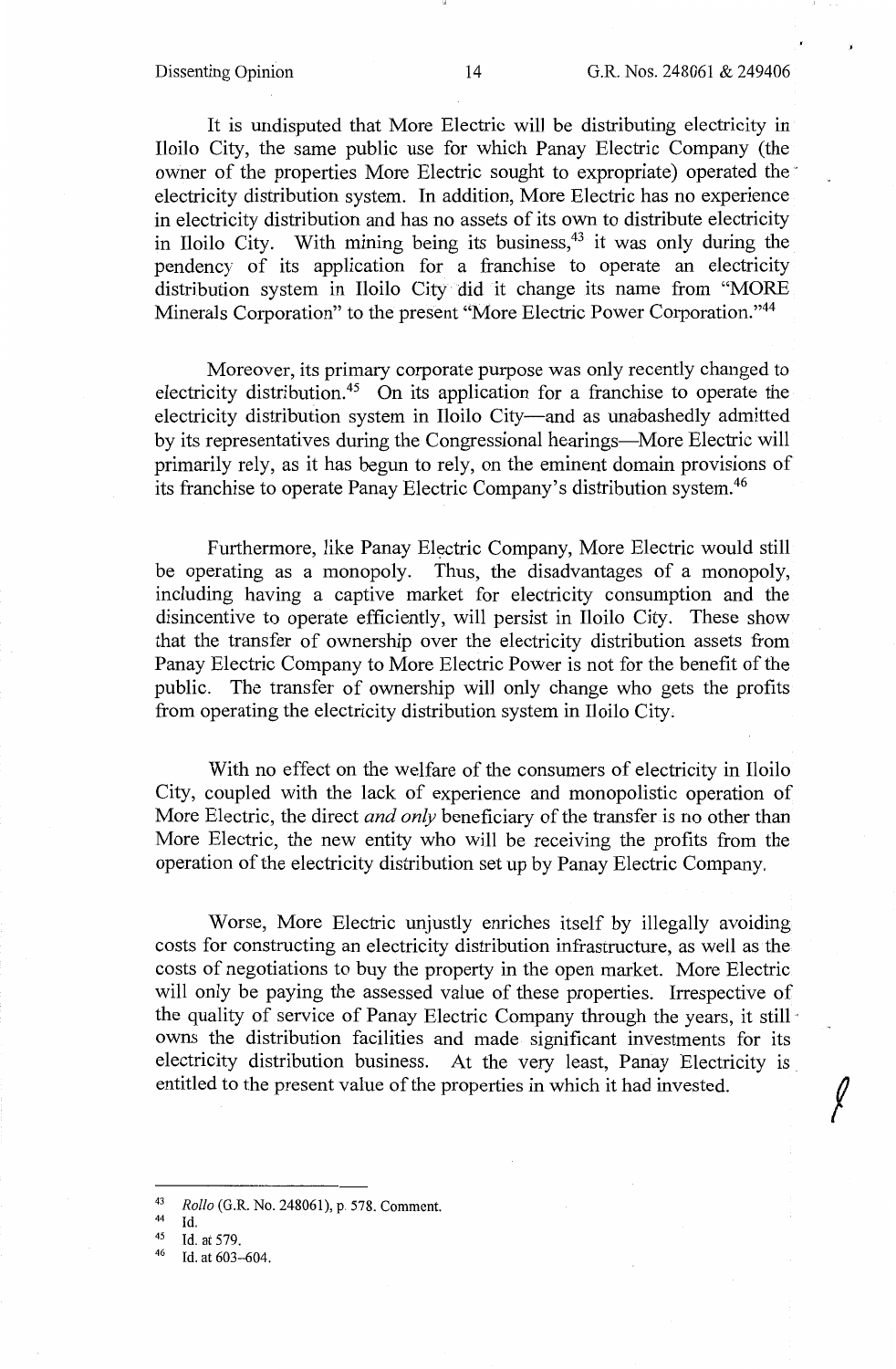The present case is nothing like the exercise of eminent domain for the distribution of land to landless farmers in *Association of Small Landowners in the Philippines, Inc. v. Secretary of Agrarian Reform47* or for urban renewal and distribution of low-cost housing to the poor in *Sumulong v. Hon. Guerrero.* 48 The exercise of eminent domain in these cases were done to promote social justice and implement the following provisions of the Constitution:

### **ARTICLE XII**

## *National Economy and Patrimony*

SECTION 6. The use of property bears a social function, and all economic agents shall contribute to the common good. Individuals and private groups, including corporations, cooperatives, and similar collective organizations, shall have the right to own, establish, and operate economic enterprises, subject to the duty of the State to promote distributive justice and to intervene when the common good so demands.

## **ARTICLE XIII**

## *Social Justice and Human Rights*

SECTION 1. The Congress shall give highest priority to the enactment of measures that protect and enhance the right of all the people to human dignity, reduce social, economic, and political inequalities, and remove cultural inequities by equitably diffusing wealth and political power for the common good.

To this end, the State shall regulate the acquisition, ownership, use, and disposition of property and its increments.

 $\cdots$ 

### *Agrarian and Natural Resources Reform*

SECTION 4. The State shall, by law, undertake an agrarian reform program founded on the right of farmers and regular farmworkers, who are landless, to own directly or collectively the lands they till or, in the case of other farmworkers, to receive a just share of the fruits thereof. To this end, the State shall encourage and undertake the just distribution of all agricultural lands, subject to such priorities and reasonable retention limits as the Congress may prescribe, taking into account ecological, developmental, or equity considerations, and subject to the payment of just compensation. In determining retention limits, the State shall respect the right of small landowners. The State shall further provide incentives for voluntary land-sharing.

## *Urban Land Reform and Housing*

SECTION 9. The State shall, by law, and for the common good, undertake, in cooperation with the public sector, a continuing program of

. . . .

<sup>256</sup> Phil. 777 (1989) [Per J. Cruz, En Banc].<br>238 Phil. 462 (1987) [Per J. Cortes, En Banc].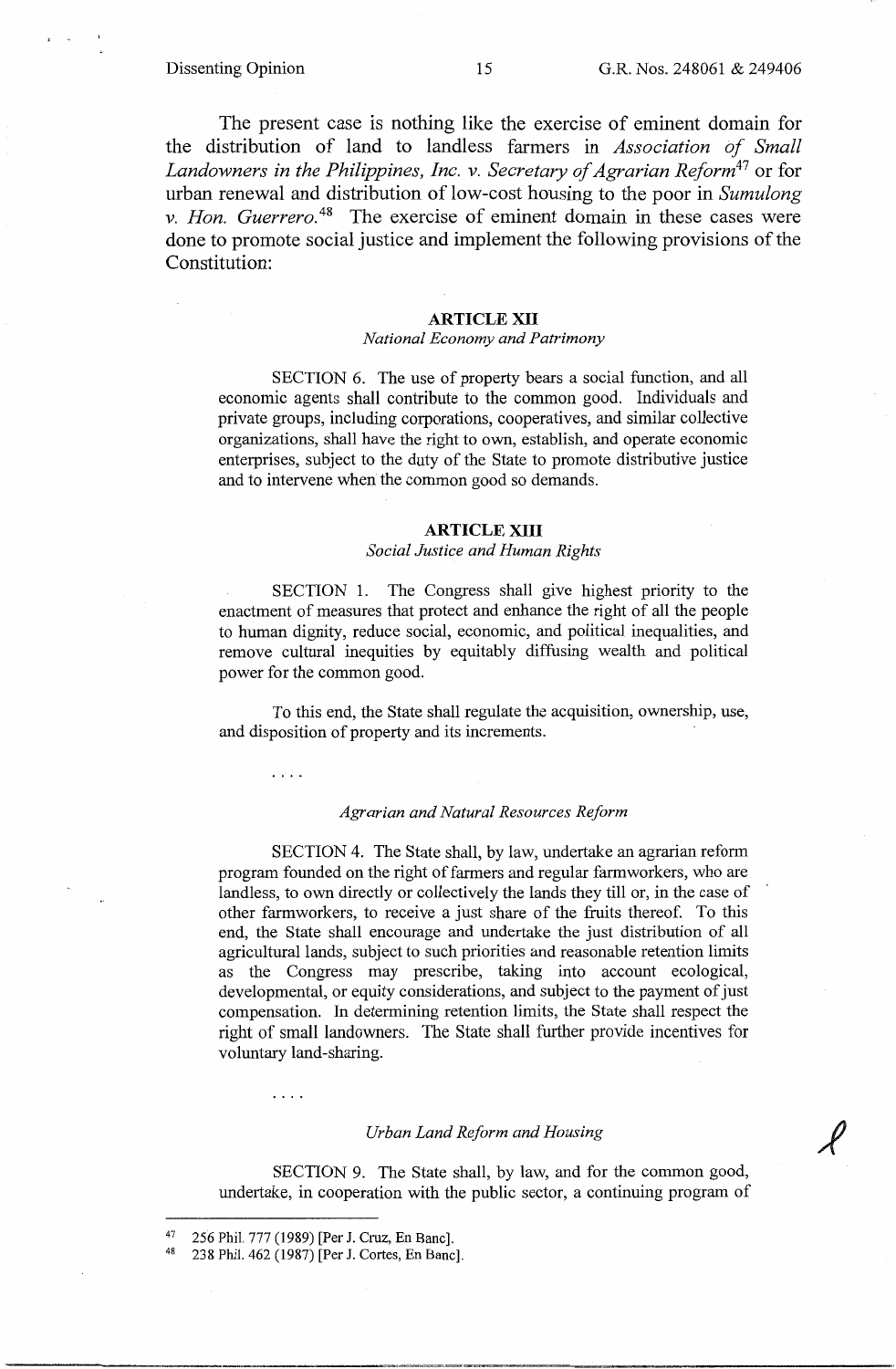urban land reform and housing which will make .available at affordable cost decent housing and basic services to underprivileged and homeless citizens in urban centers and resettlements areas. It shall also promote adequate employment opportunities to such citizens. In the implementation of such program the State shall respect the rights of small property owners.

No social justice is achieved in More Electric expropriating the properties of Panay Electric Company. On the contrary, Section 10 of Republic Act No. 11212 enables the unjust enrichment of one private entity at the expense of another. Any benefit the public will obtain is only incidental, because the actual purpose of the transfer is to grant a private benefit.

The cases cited by More Electric to justify its exercise of eminent domain are inapplicable here. In *City of Manila v. Chinese Community of Manila*,<sup>49</sup> where this Court upheld the expropriation of parts of the Manila Chinese Cemetery, the expropriation was done to extend Rizal Avenue. This is a public purpose different from maintaining a public cemetery, unlike·· here where expropriation was resorted to for the exact same public use to which the properties were originally devoted.

In *Municipality of Paete v. National Waterworks and Sewerage Authority,50* the right of eminent domain was exercised by the National Waterworks and Sewerage Authority, an instrumentality of the national government, over the waterworks system owned by Municipality of Paete, a local government unit. In *Municipality of Paete,* the ownership over the waterworks system remained with the public, unlike in the present case where the transfer is from one private entity to another.

In *Republic v. Mupas*,<sup>51</sup> the transfer of the Ninoy Aquino International Airport-Terminal III was to the National Government, not to a private entity. Furthermore, the Ninoy Aquino International Airport-Terminal III was built under a build-operate-transfer scheme, which commanded a payment more than the assessed value of the property expropriated.

For its part, the majority cites the American cases of *Long Island Water Supply Co. v. Brooklyn, 52 Eastern Railroad Company v. Boston and Maine Road*<sup>53</sup> and the highly criticized cases of *Berman v. Parker*<sup>54</sup> and *Kelo v. City of New London*<sup>55</sup> to rule that a taking for the same public

<sup>49 40</sup> Phil. 349 (1919) [Per J. Johnson, First Division].<br>
<sup>50</sup> 144 Phil. 180 (1970) [Per J. Dizon, En Banc].<br>
<sup>51</sup> 769 Phil 21 (2015) [Per J. Brion, En Banc].

<sup>&</sup>lt;sup>51</sup> 769 Phil. 21 (2015) [Per J. Brion, En Banc].<br><sup>52</sup> 166 U.S. 685 (1897) [Per J. Brewer, United States Supreme Court].<br><sup>53</sup> 111 Mass. 125 (1872) [Per J. Colt, Massachusetts Supreme Judicial Court].<br><sup>54</sup> 348 U.S. 26 (195

<sup>&</sup>lt;sup>54</sup> 348 U.S. 26 (1954) [Per J. Douglas, United States Supreme Court].<br><sup>55</sup> 545 U.S. 469 (2005) [Per J. Stavens, United States Supreme Court].

<sup>55 545</sup> U.S. 469 (2005) [Per J. Stevens, United States Supreme Court].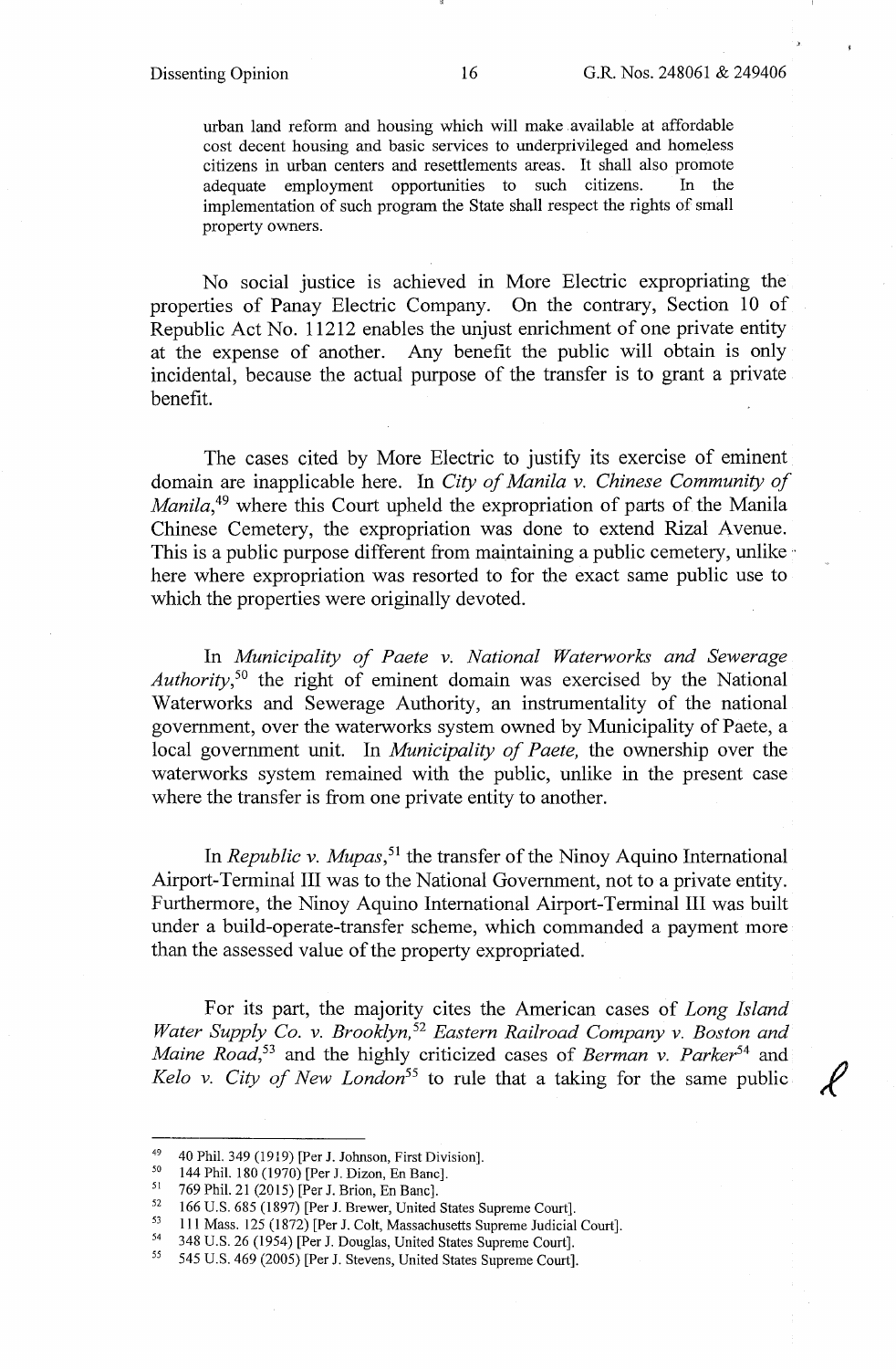purpose is valid. 56 The majority adds that expropriation of private property is valid, even if a private entity benefits, so long as it is for economic development. 57

To say the least, these cases are foreign jurisprudence and are not binding in this jurisdiction. The facts of these cases are not even on all fours with the facts of the present case. These American cases, therefore, are inapplicable here.

*Long Island Water Supply Co. v. Brooklyn,58* decided in 1897, involved a water supply company organized by residents of New Lots in Long Island, New York. The State of New York then passed a statute annexing the town of New Lots to the City of Brooklyn. The same statute allowed the City of Brooklyn to expropriate the properties of the water company, specifically its water reservoir. Long Island Water Supply Co. questioned the expropriation, arguing that it impaired its contract with New Lots, which allowed the water company to collect a certain amount per water hydrant for 25 years. The United States Supreme Court then upheld the expropriation, ruling that the supply of water to a city is for public use.

Hence, *Long Island Water Supply Co.*<sup>59</sup> is inapplicable because ownership over the water reservoir went to the public, unlike here where the transfer of ownership would be from one private entity to another.

*Eastern Railroad Company v. Boston & Maine Railroad5°* was decided by the Massachusetts Supreme Judicial Court in 1872. It involved the expropriation of a piece of land by Eastern Railroad Company for the statutory purpose of "increasing the terminal facilities and affording convenient access to the passenger depot<sup>[.]"61</sup> Boston and Maine Railroad, also a railroad company and the owner of the land sought to be expropriated, had been using it for the delivery of bricks under a contract. The Massachusetts Supreme Judicial Court upheld the expropriation of the land, ruling that the power of eminent domain is inherent and immense that it may be exercised to expropriate property devoted to a public use similar to which the property was originally devoted.

Further, in *Eastern Railroad Company,* the initial public use was for the delivery of bricks. Eastern Railroad Company expropriated the property<br>for a similar but nonetheless different public use: to increase the facilities in its passenger depot, i.e., for the transport of passengers.

<sup>56</sup>*Ponencia,* p. 15.

 $57 \text{ Id.}$ <br>  $58 \text{ 166 U.S. } 685 \text{ (1897)}$  [Per J. Brewer, United States Supreme Court].

 $\frac{59}{60}$  Id. 60 111 Mass. 125 (1872) [Per J. Colt, Massachusetts Supreme Judicial Court].<br><sup>61</sup> Id. at 125.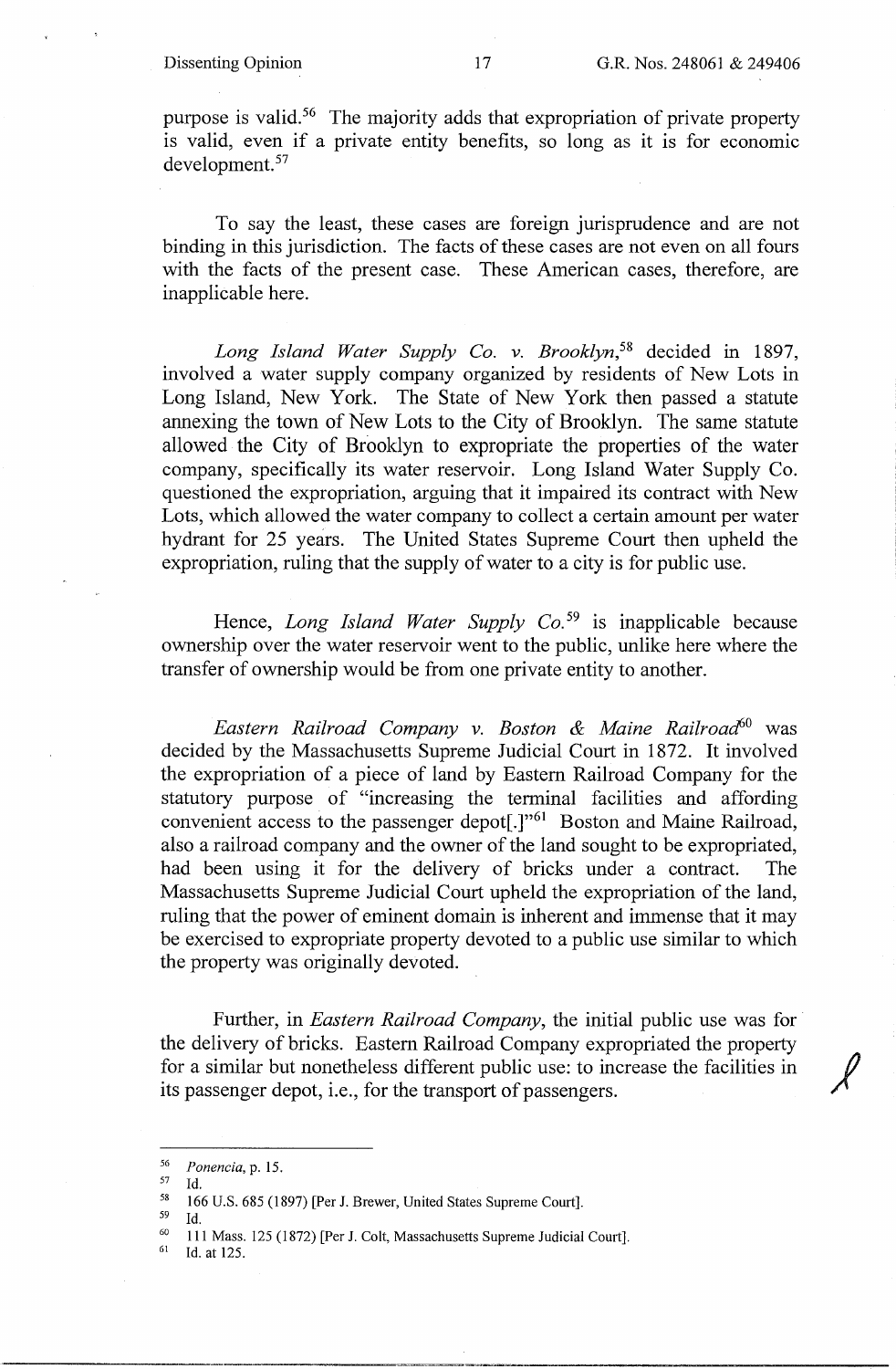Like *Long Island Water Supply Co.,* the case of *Eastern Railroad Company* cannot be applied here. As conceded by the majority in the *ponencia,* what *Eastern Railroad Company* allowed was the expropriation of private property for a "similar but not identical public use. "62 Here, Section 10 of Republic Act No. 11212 allows for the taking of private property for the exact same public use to which the property was originally devoted.

The 1954 case of *Berman v. Parker63* involved the redevelopment of a blighted portion of Washington, D.C. that required the expropriation of the properties located in the area. Among the properties sought to be condemned was a department store. Its owner then questioned the expropriation because: (1) the department store was not itself blighted; and (2) "to develop a better balanced, more attractive community" was not for public use. <sup>64</sup>

Rejecting the argument, the United States Supreme Court upheld the expropriation, deferring to the legislature as the "main guardian of the public needs to be served by social legislation."65 Ultimately, it held that the department store may be validly expropriated because "[i]t is within the power of the legislature to determine that the community should be beautiful as well as healthy, spacious as well as clean, well-balanced as well as carefully patrolled."66

In 2005, the United States Supreme Court decided the now infamous *Kela v. The City of New London.67 Kela* involved the expropriation of houses in Fort Trumbull, New London City, Connecticut for the area's redevelopment into a state park and Pfizer research facility. The New London Development Corporation, a private and nonprofit entity, undertook to facilitate the redevelopment project, which the city legislature expected "to create in excess of 1,000 jobs"<sup>68</sup> and would allegedly "increase tax and other revenues, and ... revitalize [the] economically distressed city including· its downtown and waterfront areas."69

The owners of the houses, including Susette Kelo, who had been living in her home since 1997, and Wilhelmina Dery, who was born in her home in 1918 and had lived there all her life, questioned the purpose of the expropriation. They argued that the proposed use of the area does not satisfy the public use requirement under the Fifth Amendment.

<sup>&</sup>lt;sup>62</sup> Ponencia, p. 15.<br>
<sup>63</sup> 348 U.S. 26 (1954) [Per J. Douglas, United States Supreme Court].<br>
<sup>64</sup> Id. at 31.<br>
<sup>65</sup> Id. at 32.<br>
<sup>66</sup> Id. at 33.<br>
<sup>67</sup> 545 U.S. 469 (2005) [Per J. Stevens, United States Supreme Court].<br>
<sup>6</sup> <https://www.law.cornell.edu/supct/pdf/04-l08P.ZO> (Last visited on August 17, 2020).

<sup>69</sup> Id.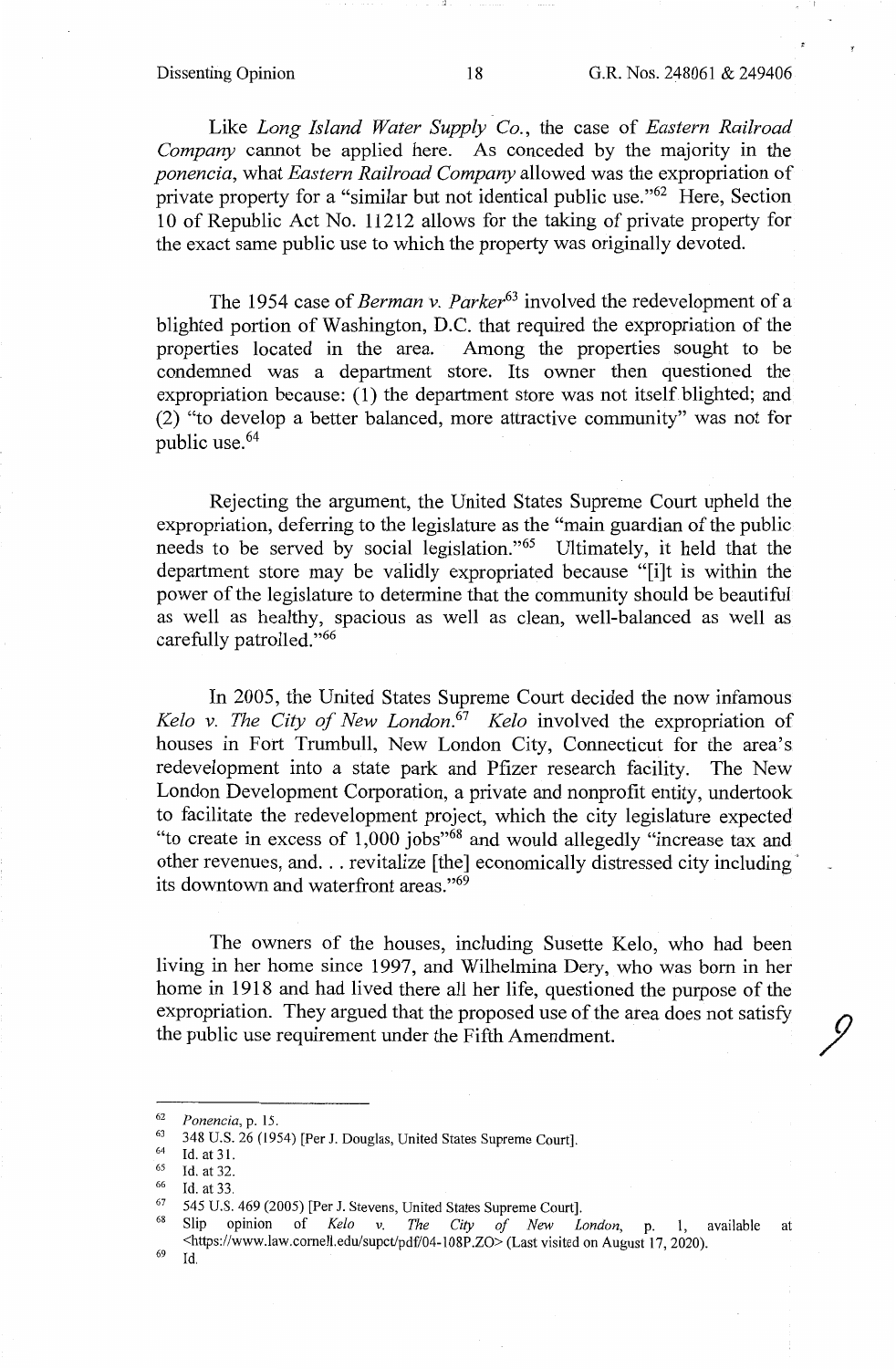In a 5-4 decision, the United States Supreme Court<sup>70</sup> upheld the expropriation, adopting the *Berman* ruling and deferring to the City's legislative judgment of public use. It was in *Kelo* where the United States Supreme Court held that private property may be taken for purposes of "economic development," the promotion of which "is a traditional and long accepted function" of government.<sup>71</sup>

Strong dissents were registered in *Kelo.* In Justice Sandra Day O'Connor's dissenting opinion, she decried that:

[u]nder the banner of economic development, all private property is now vulnerable to being taken and transferred to another private owner, so long as it might be upgraded—i.e. given to an owner who will use it in a way that the legislature deems more beneficial to the public—in the process.<sup>72</sup>

Chief Justice William Rehnquist joined her in her dissent, along with Justices Antonin Scalia and Clarence Thomas.

Expounding further on why "economic development" is too vague to be considered as "public use" within the meaning of the Fifth Amendment, she said:

In moving away from our decisions sanctioning the condemnation of harmful property use, the Court today significantly expands the meaning of public use. It holds that the sovereign may take private property currently put to ordinary private use, and give it over for new, ordinary private use, so long as the new use is predicted to generate some secondary benefit for the public-such as increased tax revenue, more jobs, maybe even aesthetic pleasure. But nearly any lawful use of real private property can be said to generate some incidental benefit to the public. Thus, if predicted ( or even guaranteed) positive side-effects are enough to render transfer from one private party to another constitutional, then the words "for public use" do not realistically exclude *any* takings, and thus do not exert any constraint on the eminent domain power.<sup>73</sup> (Emphasis in the original)

Justice O'Connor warned that under the *Kelo* ruling, only those with significant influence and power in the political process will be benefited by "economic development" takings:

Any property may now be taken for the benefit of another private party, but the fallout from this decision will not be random. The

<sup>&</sup>lt;sup>70</sup> Justice Stevens delivered the opinion of the Court and was joined by Justices Kennedy, Souter, Ginsburg, and Breyer.<br><sup>71</sup> Slip opinion of *Kelo v. The City of New London*, p. 14, available at

<sup>&</sup>lt;https://www.law.comell.edu/supct/pdf/04-108P.ZO> (Last visited on August 17, 2020).

<sup>72</sup> Slip opinion of J. O'Connor's Dissent in *Keio v. The City of New London,* p. I, Available at <https://www.law.comell.edu/supct/pdf/04-1 0&P.ZD> (Last visited on August 17, 2020). 73 Id. at 8-9.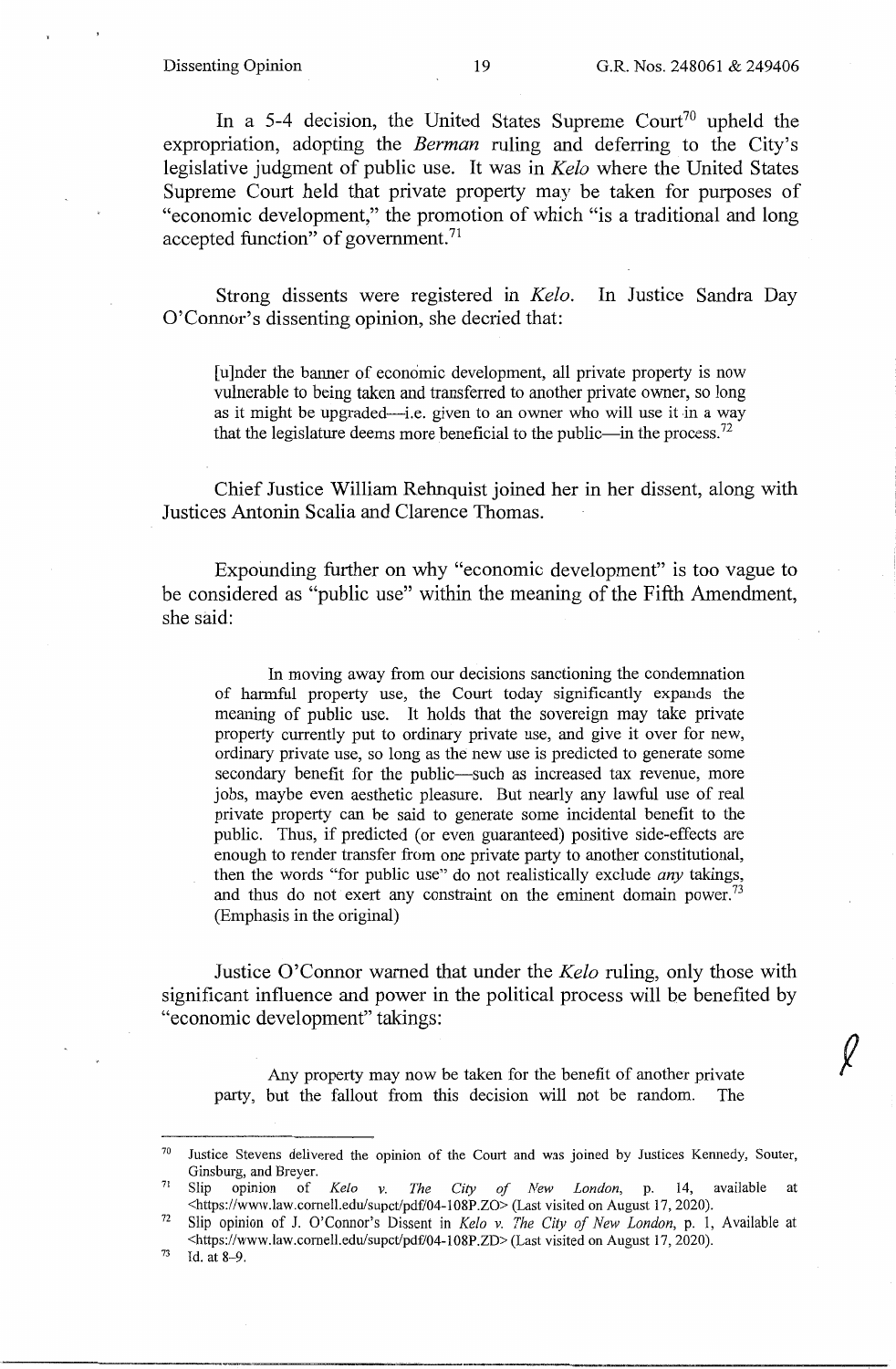beneficiaries are likely to be those citizens with disproportionate influence and power in the political process, including large corporations and development firms. As for the victims, the government now has license to transfer property from those with fewer resources to those with more. The Founders cannot have intended this perverse result. "[T]hat alone is a *just*  government," wrote James Madison, "which *impartially* secures to every man, whatever is his *own*.<sup>"74</sup> (Emphasis in the original)

Justice Thomas agreed with Justice O'Connor, but went further to say that the United States Supreme Court had unduly expanded the meaning of "public use." Thus, he recommended that "public use" be narrowly reinterpreted to mean "use by the public," the way the Framers of the Constitution of the United States had intended it to be.

"When we depart from the natural import of the term 'public use,' and substitute for the simple idea of a public possession and occupation, that of public utility, public interest, common benefit, general advantage or convenience ... we are afloat without any certain principle to guide us." .. . Once one permits takings for public purposes in addition to public uses, no coherent principle limits what could constitute a valid public use ... It is difficult to imagine how a court could find that a taking was purely private except by determining that the taking did not, in fact, rationally advance the public interest. .. The Court is therefore wrong to criticize the "actual use" test as "difficult to administer." . . . It is far easier to analyze whether the government owns or the public has a legal right to use the taken property than to ask whether the taking has a "purely private purpose" - unless the Court means to eliminate public use scrutiny of takings entirely. <sup>75</sup>

Further, Justice Thomas said that the courts are not duty-bound to defer to legislative determinations of public use:

There is no justification, however, for affording almost insurmountable deference to legislative conclusions that a use serves a "public use." To begin with, a court owes no deference to a legislature's judgment concerning the quintessentially legal question of whether the government owns, or the public has a legal right to use, the taken property. Even under the "public purpose" interpretation, moreover, it is most implausible that the Framers intended to defer to legislatures as to what satisfies the Public Use Clause, uniquely among all the express provisions of the Bill of Rights.<sup>76</sup>

The foregoing discussions of *Berman* and *Kelo* show that the cases do not apply here. The properties were expropriated in *Berman* and *Kela* for a public use different from that to which they were initially devoted to. Besides, More Electric sought to expropriate Panay Electric Company's

<sup>&</sup>lt;sup>74</sup> Id. at 12-13.<br><sup>75</sup> Slip opinion of J. Thomas' Dissent in *Kelo v. The City of New London*, pp. 16-17, Available at <https://www.law.comell.edu/supct/pdf/04-108P.ZD1> (Last visited on August 17, 2020). ' 76 Id. at 13-14.